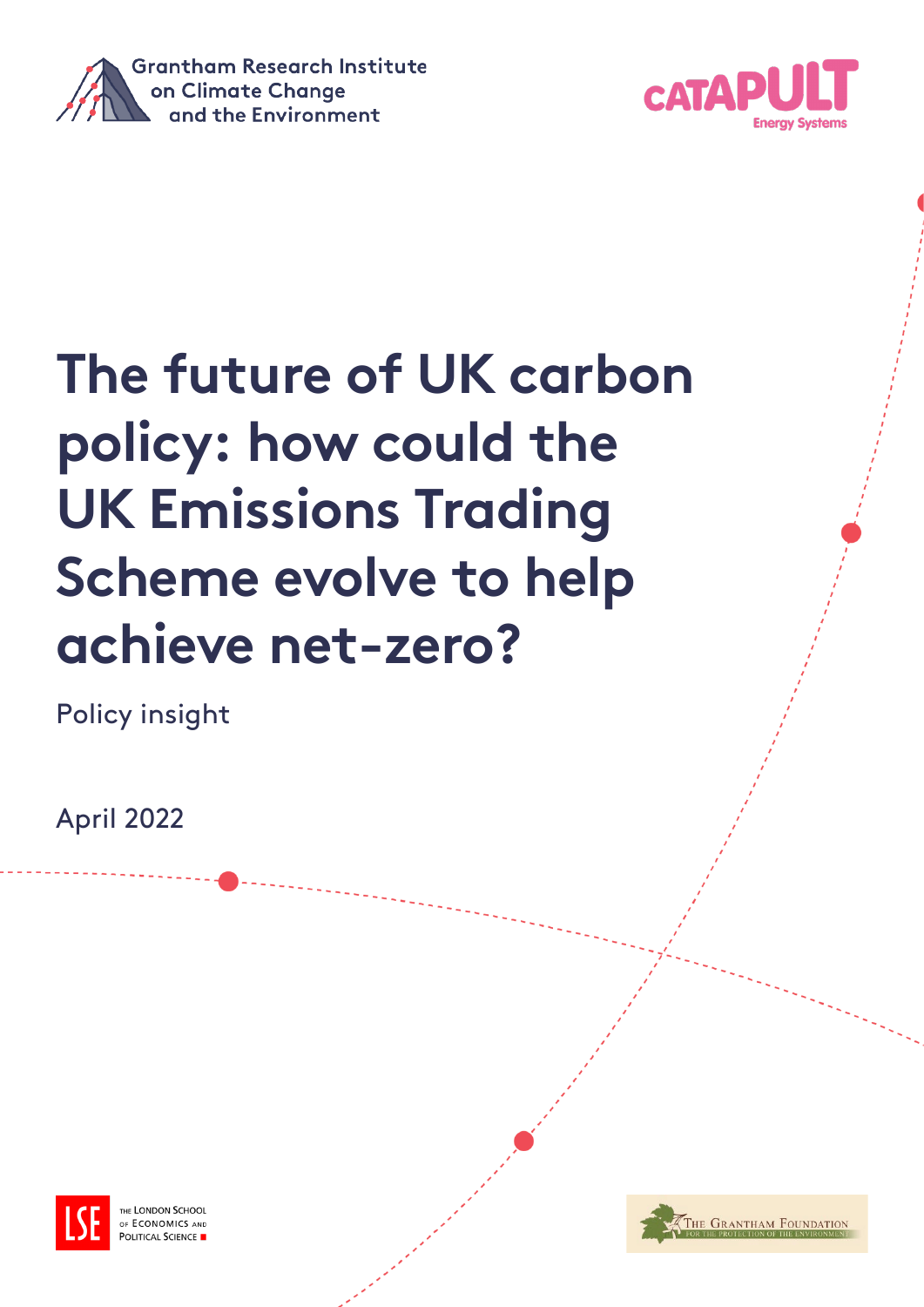The Grantham Research Institute on Climate Change and the Environment was established in 2008 at the London School of Economics and Political Science. The Institute brings together international expertise on economics, as well as finance, geography, the environment, international development and political economy to establish a world-leading centre for policy-relevant research, teaching and training in climate change and the environment. It is funded by the Grantham Foundation for the Protection of the Environment, which also funds the Grantham Institute – Climate Change and Environment at Imperial College London. [www.lse.ac.uk/grantham](http://www.lse.ac.uk/grantham) 

Energy Systems Catapult was set up to accelerate the transformation of the UK's energy system and to ensure UK businesses and consumers capture the opportunities of clean growth. The Catapult is an independent, not-for-profit centre of excellence that bridges the gap between industry, government, academia and research. It takes a whole systems view of the energy sector, helping it to identify and address innovation priorities and market barriers, in order to decarbonise the energy system at the lowest cost. [https://es.catapult.org.uk](https://es.catapult.org.uk/)

# **Authors**

This Policy Insight was written by Josh Burke, Senior Policy Fellow at the Grantham Research Institute on Climate Change and the Environment; Esin Serin, Policy Analyst at the Grantham Research Institute on Climate Change and the Environment; and Dr Danial Sturge, Carbon Policy Practice Manager at Energy Systems Catapult.

### **Acknowledgements**

The views expressed in this paper represent those of the authors and include their interpretation of comments from expert and key stakeholder attendees at three roundtables held in January 2022 that explored the expansion of the UK Emissions Trading Scheme. The latter have not been attributed to named individuals within the text but the attendees are listed by name in Appendix B.

The views in the paper do not necessarily represent those of the host institutions or funders. The authors declare no conflict of interest in preparing this paper.

The authors would like to thank George Day and Sam Fankhauser for their comments on an earlier draft. Georgina Kyriacou copy-edited the paper.

© The authors, 2022

Permissions requests should be directed to the Grantham Research Institute.

This paper was first published in April 2022 by the Grantham Research Institute on Climate Change and the Environment and Energy Systems Catapult.

Suggested citation: Grantham Research Institute on Climate Change and the Environment and Energy Systems Catapult (2022) *The future of UK carbon policy: how could the UK Emissions Trading Scheme evolve to help achieve net-zero?* London: Grantham Research Institute on Climate Change and the Environment, London School of Economics and Political Science, and Energy Systems Catapult.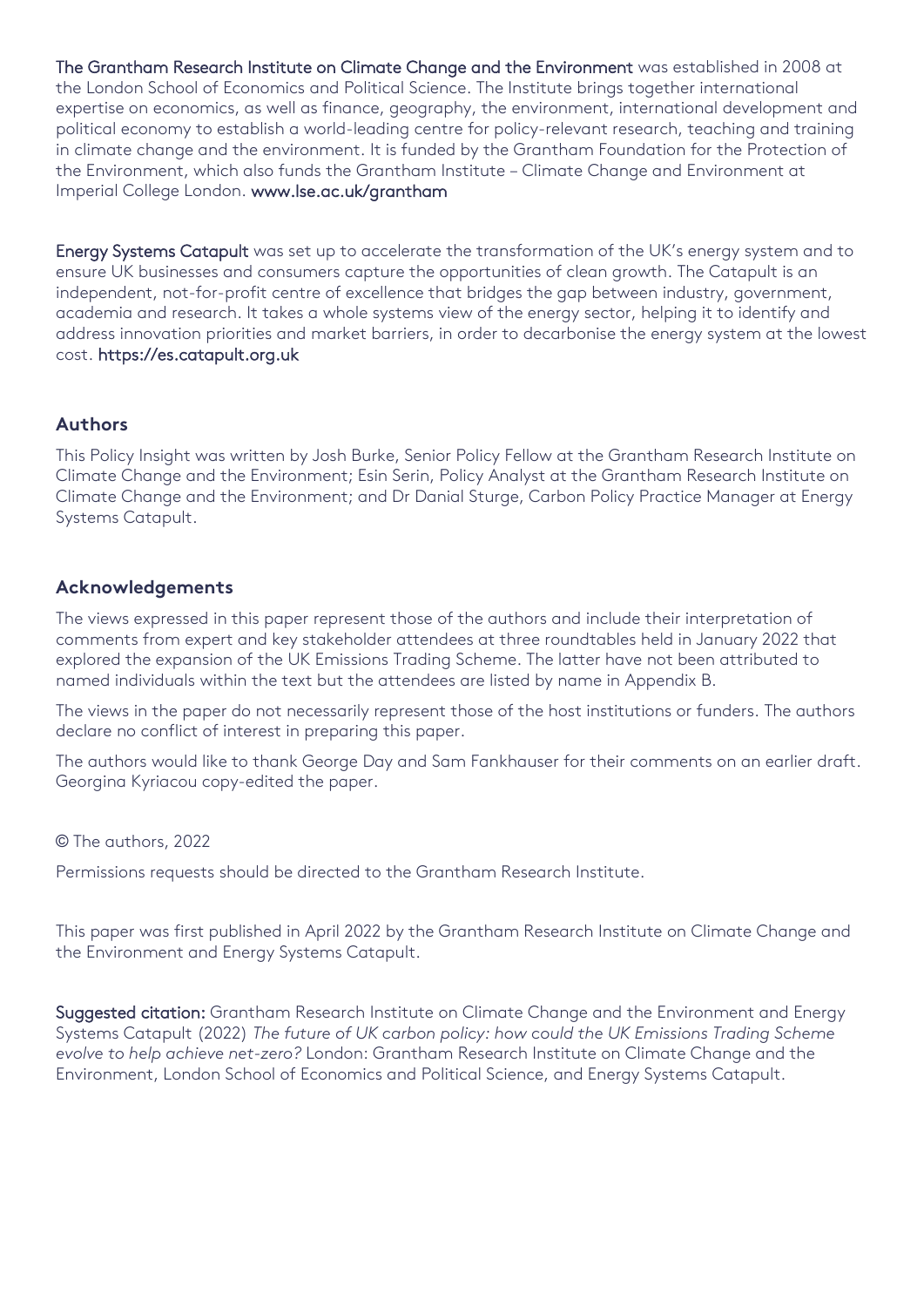# **Contents**

| <b>Summary</b>                                                        |                   |
|-----------------------------------------------------------------------|-------------------|
| 1. Introduction                                                       | 4                 |
| 2. Expanding the UK ETS to heat and buildings                         | 6                 |
| 3. Expanding the UK ETS to greenhouse gas removal (GGR) techniques    | 10 <sup>°</sup>   |
| 4. Expanding the UK ETS to road transport                             | 14                |
| <b>5. Conclusions</b>                                                 | 17                |
| <b>References</b>                                                     | 19                |
| Appendix A: Effective carbon prices and emissions in the UK by sector | 21                |
| Appendix B: Participants at the sector roundtables                    | $22 \overline{)}$ |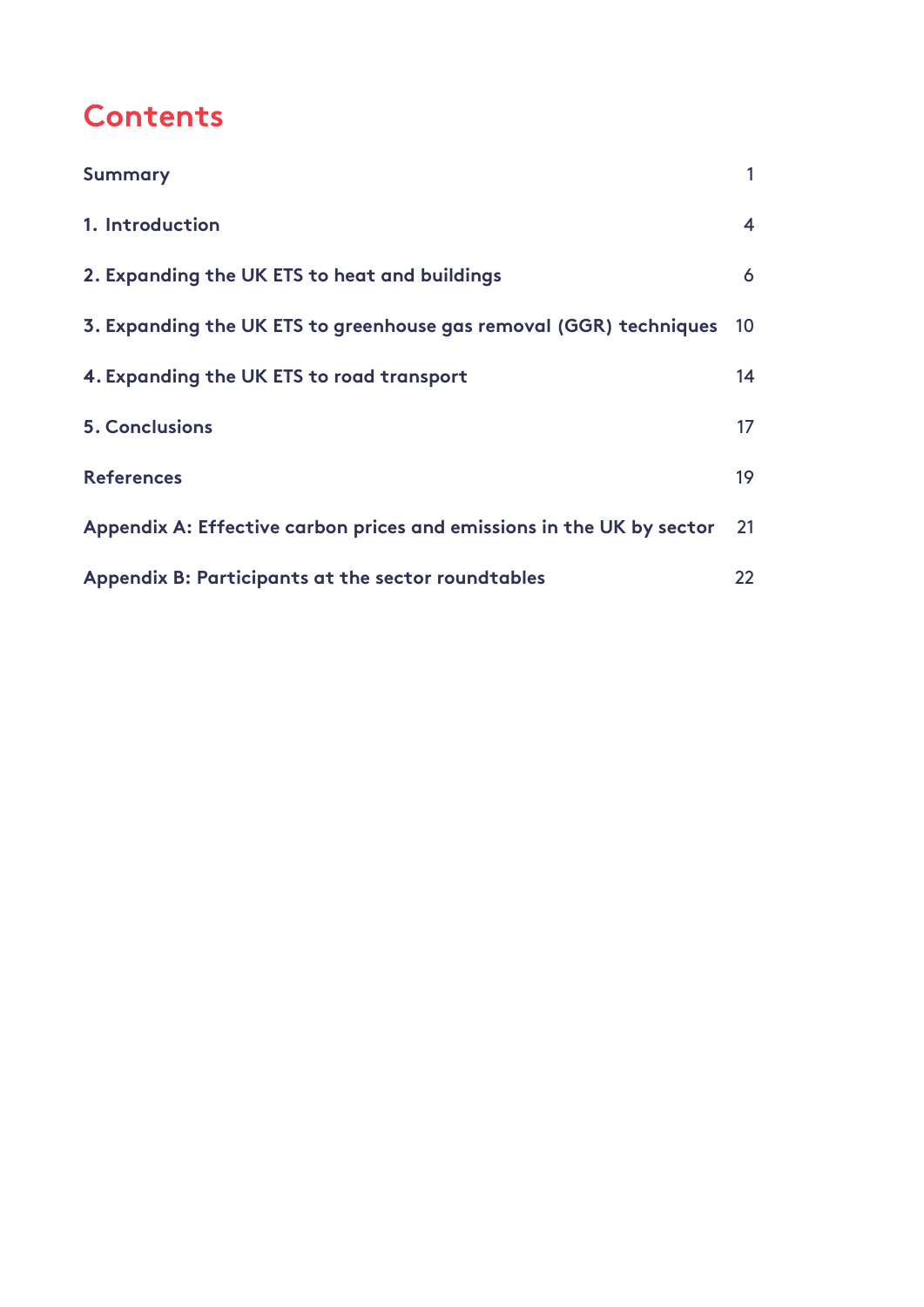# **Summary**

#### <span id="page-3-0"></span>**Headline points**

- Political realities and multiple market failures necessitate a balance between carbon pricing and complementary policies in the effort to reach net-zero. While there remains a role for carbon markets and carbon pricing more broadly, in the heat and buildings, road transport, and greenhouse gas removals sectors, carbon pricing will need to be part of a package of complementary policies to address the challenges that are unique to each sector.
- In devising the right policy package, it is crucial to understand the intended role of the UK Emissions Trading Scheme (ETS) in enabling decarbonisation in each sector. This will dictate how the ETS works within an already complex policy landscape, including the placement of the compliance requirement in each sector's value chains.
- The extension of carbon pricing to sectors not previously covered by the ETS must be underpinned by equity and fairness. Introducing a carbon price on energy fuels would be particularly regressive in the absence of complementary measures to address challenges for low-income households.
- Without careful design, expanding the UK ETS to as-yet uncovered sectors could risk undermining the efficacy of the scheme as a whole. Price uncertainty [or volatility] from supply/demand imbalances or small illiquid markets, could result and inhibit investment and innovation, unless expansion is carefully designed, phased-in and integrated across sectors.

#### **High-level recommendations**

- If the UK Government were to eventually expand the UK ETS to heat and buildings, this must be developed as part of a wider package of complementary policies that address specific challenges, including fuel poverty and distributional impacts. For example, price collars could be used to prevent excessive price spikes, and the creation of a ringfenced fund (akin to the EU's Social Climate Fund) would reduce the impact of energy and fuel expenditure on vulnerable households. To support the improvement of low-carbon consumer propositions such as a market for heat pumps, the UK ETS compliance requirement could be the responsibility of energy suppliers.
- The UK ETS requires wider system architecture changes to be able to incorporate greenhouse gas removal (GGR) techniques: for example, expanding sectoral coverage to difficult emissions sources (which need GGR) or setting the cap to net-negative. While monitoring, reporting and verification of negative emissions remains a significant challenge, the proposed Carbon Regulator announced in the Government's *Net Zero Strategy* is a necessary pre-condition to ensure environmental integrity and additionality before the possible future inclusion of GGR in the UK ETS.
- Including road transport within the UK ETS offers an opportunity for policymakers to enact broader fiscal reform of transport taxes, including fuel duty. This would be most effective if placed within a package of policies that encourages a move away from private internal combustion engine vehicles, including through the rapid deployment of charging infrastructure for electric vehicles as well as incentives for modal shifts into active travel and public transport.
- Introducing well designed sector-specific markets, with eventual linking to the UK ETS, could be a pathway to an economy-wide UK ETS in the future. Therefore, policy capacity in the near term should focus on delivering a complementary set of policy packages, building on sectoral strategies. This could be supported by the development of more sophisticated carbon market modelling and analysis tools.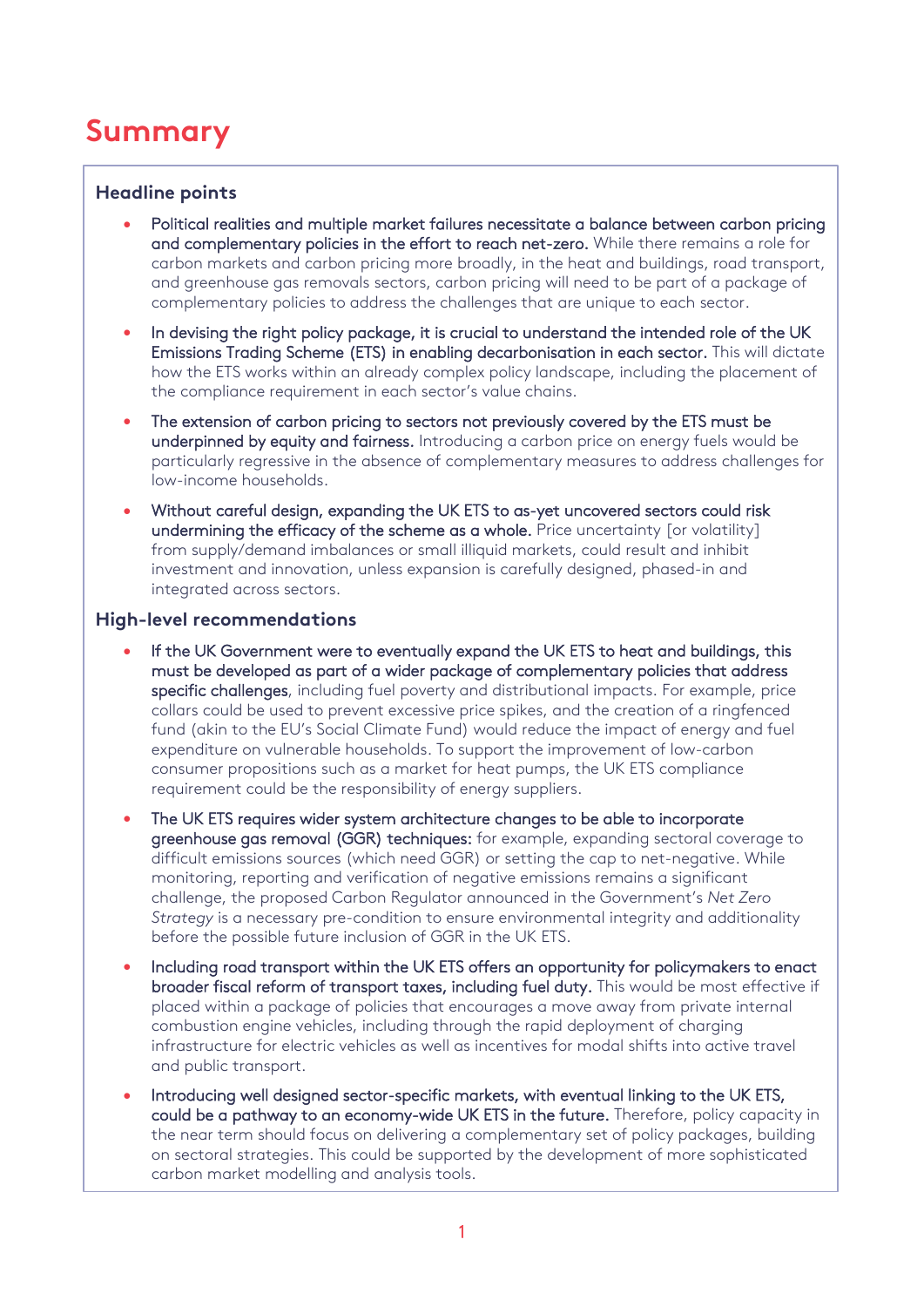# **Expanding the scope of the UK Emissions Trading Scheme**

The UK Emissions Trading Scheme (UK ETS) is already a key policy for achieving the UK's net-zero target in a cost-effective way and will remain so. The scheme has the potential to provide the backbone of an enduring economy-wide framework towards net-zero if sectoral policies are implemented in ways that complement, or are consistent with, an overarching UK ETS.

The UK Government has committed to exploring the expansion of the UK ETS to the two-thirds of emissions not yet covered by the policy, in line with the promise to make the scheme an opportunity for more ambitious carbon policy in the longer term. This would significantly expand the application of the polluter pays principle. However, without compensatory policies, expansion may risk entrenching inequality given that energy costs constitute a higher share of expenditure for lower-income households who are less able to change their consumption behaviour in response to higher prices.

This report draws on discussions from a series of roundtables held with experts and key stakeholders in January 2022 which considered questions of design plus implications and risks were the UK ETS to be enlarged to include three further sectors. Considerations for the three sectors in question are summarised below.

#### **Heat and buildings**

The current policy landscape in the buildings sector tilts in favour of high-carbon heating options, resulting from a complex mix of government subsidy schemes and taxes across different levels and for different fuels.

Expanding the UK ETS to cover heat and buildings could help to level the playing field between electricity and natural gas prices. In the case of such an expansion, placing the compliance obligation upstream, at the point of supply, could help drive investment decisions towards lowcarbon alternatives. However, low-carbon heating alternatives – such as heat pumps – are not yet an economically viable proposition for consumers, in terms of either upfront or running costs. This suggests that making improvements to relative prices will be helpful but insufficient on its own to drive uptake of low-carbon technologies on the scale required.

To build consumer confidence in a market for low-carbon heating, policies will also be needed to increase the workforce with the skills to install low-carbon heating systems and scale-up the supply chains required to manufacture and deliver the hardware.

#### **Greenhouse gas removal (GGR) techniques**

Given that different GGR techniques vary in their stage of commercial readiness, a variety of financial incentives are needed to overcome the high cost of capital for nascent technologies. In the near term, relatively low prices in the ETS by itself are unlikely to deliver GGR at the scale required to meet the net-zero target. The UK ETS is also currently not equipped to operationalise GGR. Its future inclusion in the ETS requires fundamental design considerations to be addressed such as how to allocate GGR permits given their limited initial availability, how to ensure environmental integrity and additionality of GGR permits, and how to mitigate the potential for moral hazard that may arise from marketisation. In the shorter term, demonstrationscale policies other than a UK ETS are needed to drive the development of expensive engineered removals.

#### **Road transport**

The policy landscape around the road transport sector is already complex and includes various high taxes. Here, the fuel duty should be given particular consideration. A potential expansion of the UK ETS to the road transport sector would overlap with fuel duty and experience similar political and societal opposition. The simultaneous running of the two schemes would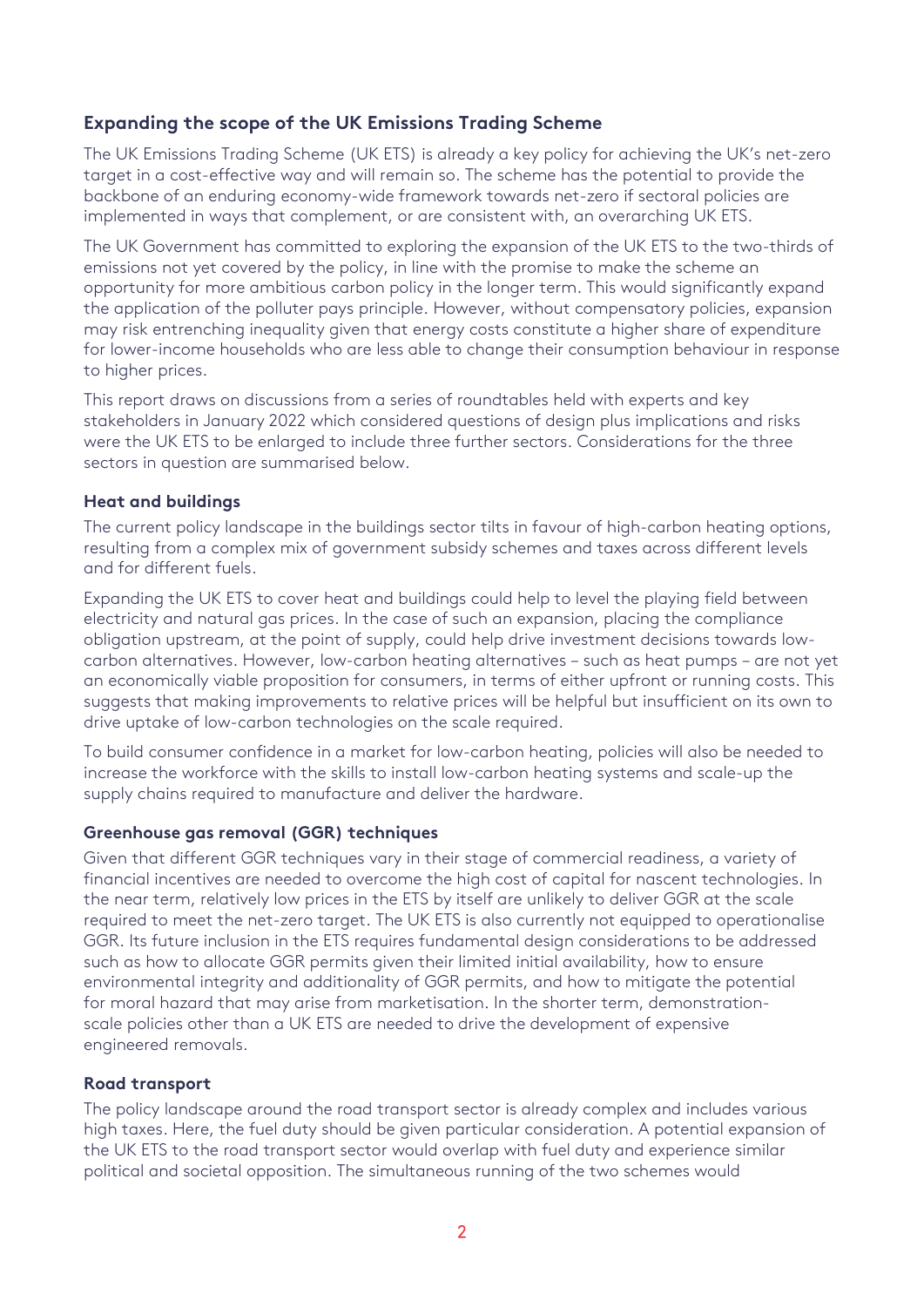unnecessarily complicate the policy landscape. It could also result in double pricing and increase transport fuel costs further, potentially leading to consumer opposition.

Other policies, both already in place and planned, may have a stronger potential to drive decarbonisation in the road transport sector. These include the ban on sales of new petrol and diesel vehicles in the UK from 2030, zero-emission vehicle mandates (with targets for a percentage of new car and van sales to be zero-emission each year from 2024), emission performance standards, and clean air zones. Arguably, a focus on delivering and strengthening these policy measures at the same time as encouraging modal shifts in transport choices might be a better use of government time and resource than bringing road transport into the ETS in the near term.

### **Cross-cutting risks**

A number of risks exist across the three sectors. In the context of the current debate over the rising cost of living, adverse distributional impacts are especially important. Making energy fuels subject to the UK ETS on its own would be a regressive policy. Lower-income households would also be less able to mitigate their exposure to the scheme through technology-switching, given the high upfront costs of low-carbon alternatives. Distributional impacts of GGR, on the other hand, would depend on the chosen funding mechanism and the sector(s) through which the cost is passed through to households.

In all three sectors, complementary measures would be required to mitigate the negative distributional impacts of a potential expansion of the UK ETS; these measures could be funded through revenue raised from the scheme itself.

Expanding coverage of the UK ETS to sectors not yet covered could risk undermining the overall efficacy of the scheme, especially in relation to the price uncertainty (or volatility) it would bring from supply/demand imbalances or small illiquid markets. If the overall price of carbon under the UK ETS falls, the scheme's ability to drive decarbonisation in the sectors already covered as well as in the wider economy would be undermined.

### **Conclusions**

We argue that although carbon markets and carbon pricing more broadly should be at the core of a net-zero-compatible policy framework, the question of 'when' carbon pricing should be extended is critical. Given the lack of compelling consumer propositions and the potential for undesirable distributional impacts in the heat and buildings sector, the technological immaturity of GGR and the existing policy complexity in the transport sector, extending the UK ETS to these sectors is likely to be challenging in the near term unless due consideration is given to these barriers. Carbon pricing needs to be part of a broad package of fiscal reform that includes complementary policies to address the challenges that are unique to each sector.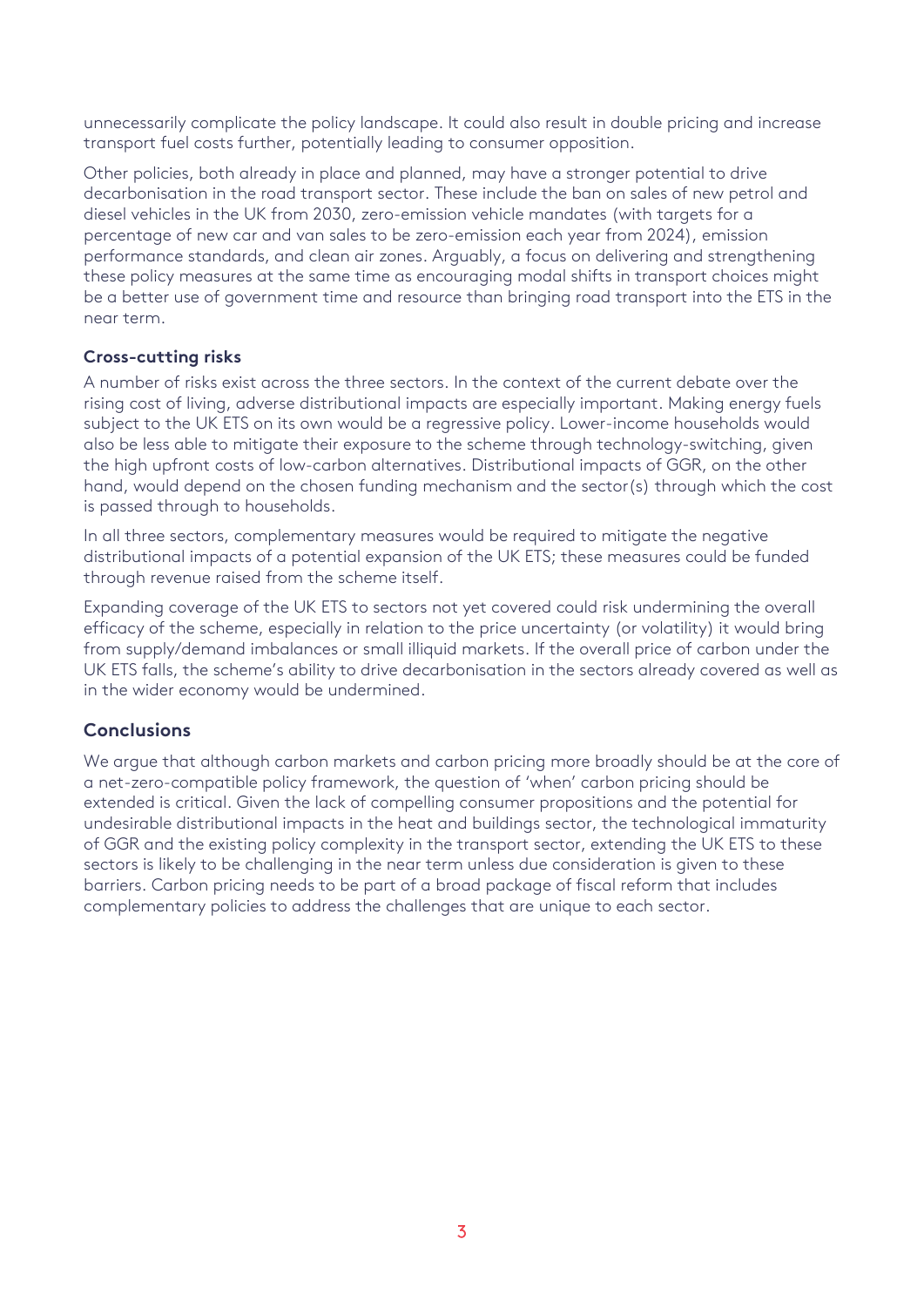# <span id="page-6-0"></span>**1. Introduction**

# **Purpose of this Policy Insight**

This report provides insights to inform the UK Government's ongoing review on expanding the scope of the UK Emissions Trading Scheme (ETS). It focuses on three sectors that might fall within the scope of future policy changes:

- Heat and buildings
- Greenhouse gas removal (GGR) techniques
- Road transport

The report is informed by discussions at roundtables held in January 2022 that explored the expansion of the UK ETS with experts and key stakeholders from the sectors in question.<sup>1</sup>

# **Overview of the UK Emissions Trading Scheme**

The UK ETS is a key policy for achieving the UK's target of reaching net-zero emissions by 2050. It entered into operation on 1 January 2021, following the UK's departure from the European Union's Emissions Trading Scheme (EU ETS).

The UK ETS covers electricity generation, heavy industry and domestic aviation. Under the 'cap and trade' principle, an upper limit of emissions – the cap – is set for all participating installations. Allowances for emissions within the system are auctioned off or allocated for free. Trading of allowances between parties can occur if an installation exceeds or outperforms its limit, revealing a market price for carbon across covered sectors. Installations, as a result, can in theory achieve emissions reductions in the most cost-effective way.

From the outset, the UK ETS was established with the promise of providing an opportunity for more ambitious carbon policy in the longer term. While the initial UK ETS arrangements largely mirror those of the EU ETS, the cap was reduced by 5% of what would have been the UK's notional share had the country remained in the EU.

The UK Government has promised to review the system to consider aligning the emissions cap with net-zero and expanding coverage to the two-thirds of emissions not yet covered by the UK ETS. Since we hosted the roundtables, the Government has begun this process by publishing a consultation on *Developing the UK Emissions Trading Scheme.* This is further reflected in other recent Government publications, including the *Energy White Paper*, *Heat and Buildings Strategy*, and *Net Zero Strategy*, which all point to driving forward the use of the UK ETS to achieve netzero. Although the *Developing the UK Emissions Trading Scheme* consultation does not seek explicit views on whether the current scope should expand to the heat and buildings or transport sectors, for the Government to be consistent with its intention, it may consider these sectors in the future. Moreover, the Government has stated that it is open to the possibility of linking the UK ETS internationally, in particular with the EU, which is moving forward with a carbon market to cover these sectors. As such, the UK may consider following suit on similar timelines to avoid significant divergence with the EU's core design features, which could make linking negotiations

<span id="page-6-1"></span><sup>1</sup> The [virtual] roundtables were co-hosted by the Grantham Research Institute on Climate Change and the Environment and Energy Systems Catapult (ESC) on 27 January. In this report, ideas and comments have not been attributed to any individual or organisation. A full list of participants can be found in Appendix B.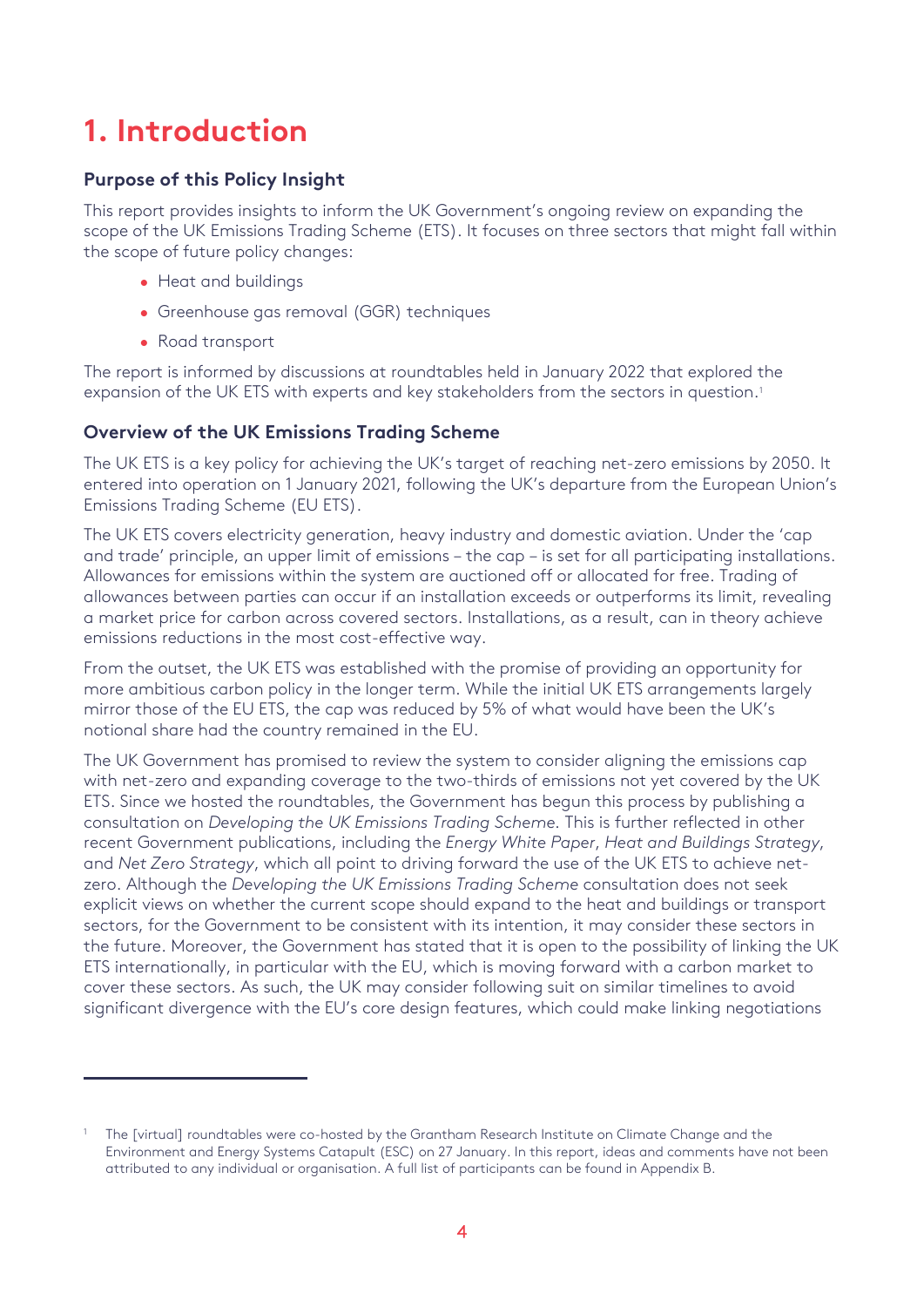with the EU more complex. Delays in reaching a linking agreement can result in costly restricted linking arrangements (Quémin and de Perthuis, 2018) or even preclude an agreement altogether.

The Government has also rightly noted the need to "develop policies which actively support and encourage sectors to decarbonise, rather than rely on applying an emissions cap and the consequent carbon pricing as our sole mechanism" (Department for Business, Energy and Industrial Strategy [BEIS], 2021). Consequently, there is increasing policy pressure to clarify the future role of the UK ETS (for example, to discern whether the sectoral scope will be expanded to include all key emitting sectors).

Although current price spikes and the cost-of-living crisis may delay announcements, there is still considerable political will for net-zero and action to be taken on expanding carbon policy in the UK. However, there remains considerable work to do on policy design before delivery.

#### **The role of sectoral policies and carbon markets for net-zero**

In a market economy like the UK, policies that reward or require the reduction of emissions will be vital in channelling the investment and stimulating the innovation needed to achieve net-zero.

A mix of sector-specific carbon and complementary policies (as part of wider policy packages) within an enduring economy-wide framework is likely to be more socially *and* politically acceptable than a single, economy-wide carbon tax as a route to net-zero. Ensuring that the design of emissions reduction policies takes into account sectoral sensitivities means the same outcome – cutting carbon – can be achieved across all sectors, while providing greater confidence to those businesses developing innovative goods and services.

Sectoral policies can also be designed to align with principles of technology neutrality, whereby the Government does not favour specific low-carbon solutions, and of the long-term credibility of policy design. In the medium and long term, trading mechanisms and validated carbon credits can link across sectoral policies or obligations, providing a pathway to an enduring economy-wide framework. Indeed, this could help to establish a carbon price, and a wider carbon market for validated carbon credits that would apply to all major emitting sectors.

#### This approach has several key advantages for achieving net-zero:

- *Trading* provides flexibility in compliance strategies to emitters in different sectors, and enables a cost-effective and efficient balance of emissions reduction across sectors to emerge over time, including the development of negative emissions technologies.
- *Linked carbon markets* will place a more coherent value on emissions reduction across the economy, ensuring better optimisation of the use of low- and zero-carbon energy vectors – such as biomass and hydrogen – across different sectors.

The aim of linking sectors is to enable cost-effective emissions reductions that would result from flexible trading. It can also prevent the emergence of major differences in effective carbon prices that could distort investment choices across sectoral boundaries.

Sectors can begin to link as soon as the associated carbon markets allow, but this requires carbon policy design to consider linkages from their inception. In this way, sectoral carbon policies can remain tailored to the associated challenges and opportunities that arise within each.

The UK ETS could provide the backbone of this new framework. Sectoral policies can be implemented in ways that complement, or are consistent with, an overarching UK ETS. There is potential to place sectoral policies within the 'cap' of an ETS and for them to be linked by allowing the trading of carbon credits across sectors. In this sense, sectoral carbon policies can be seen as modules that can be linked over time so that they create and impose an economy-wide 'cap' on all emissions. Initially, trading may take place within sectors, with links introduced progressively across sectors as circumstances allow.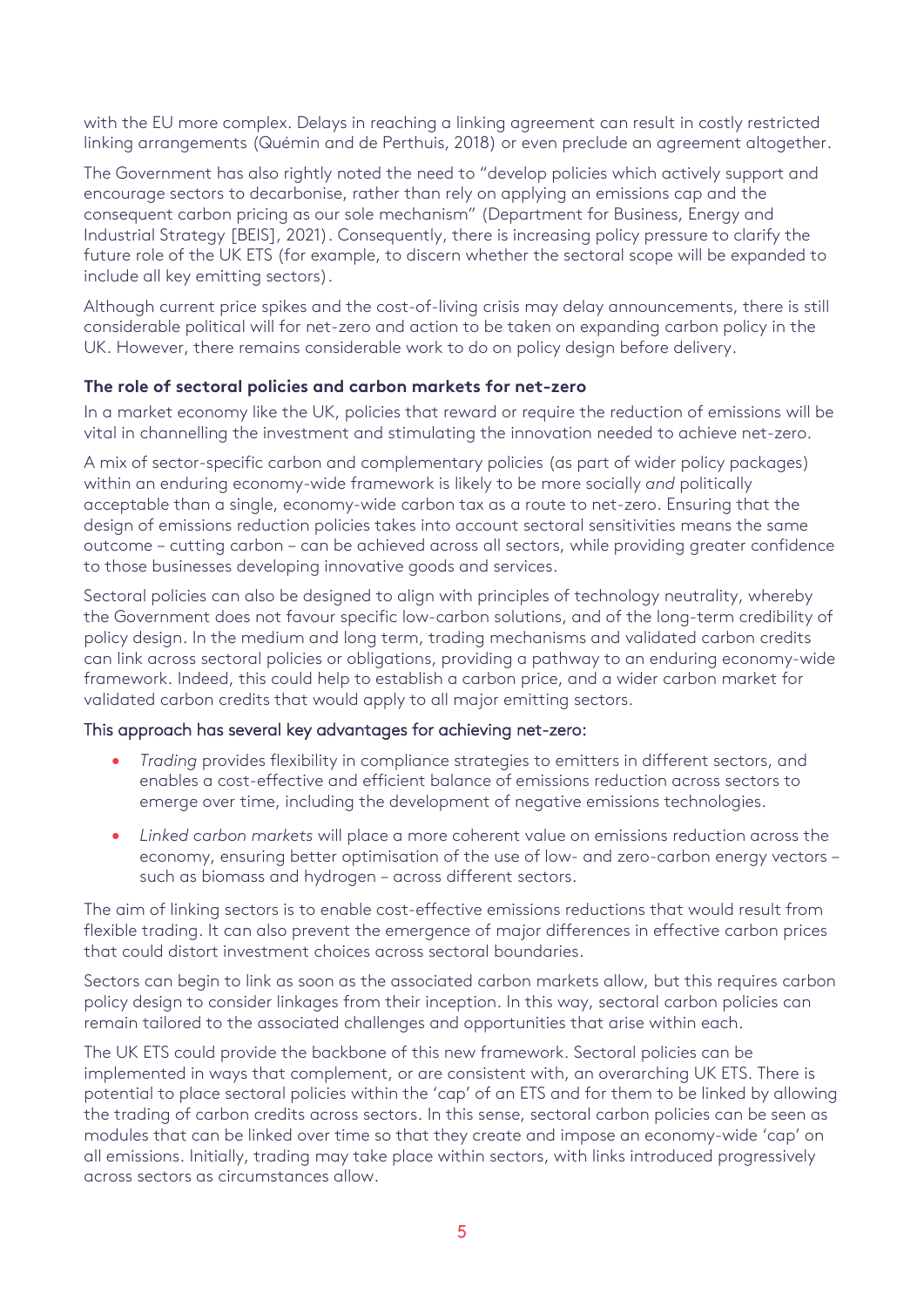# <span id="page-8-0"></span>**2. Expanding the UK ETS to heat and buildings**

Currently, the heat and buildings sector is characterised by a low and uneven set of carbon prices that flow through to consumers. Relative prices are continuing to mean that higher carbon technologies, such as gas boilers, are the cheapest consumer option. In fact, nowhere is this more apparent than in this sector, where policy costs are loaded onto electricity prices, resulting in a significant cost differential relative to natural gas use.

Expansion of the UK ETS to the heat and buildings sector could level this playing field, given that electricity generation is already covered by the carbon market.

#### **Compliance placement**

Where the UK ETS compliance is placed is a critically important design choice for ensuring efficient policy implementation. For the heat and buildings sector, this could be at various points throughout the supply chain, either at the point of supply (upstream) or at the point of emission/consumption (downstream).

Arguments in favour of the placement being downstream (i.e. directly with consumers) highlight the advantages of exposing consumers to the full price, which can best induce behaviour change. However, the likelihood that households and small businesses will actively participate in a complex carbon market is extremely small and this is not a popular option, as a result.[2](#page-8-1) That said, there are options to deal with such a barrier. For example, suppliers could be obliged to manage the compliance on behalf of consumers. Conceptually, this would be similar to the way in which aggregators operate in demand-side-response markets. This design choice comes with potential associated legality issues (e.g. suppliers might act in favour of their consumers), but it could incentivise behaviour change without requiring all energy users to participate directly in carbon markets.

A more appropriate solution could be to place the compliance mechanism further upstream.<sup>[3](#page-8-2)</sup> Arguments in favour of this approach suggest that direct upstream exposure to the carbon price can also drive investment decisions towards low-carbon alternatives. For example, it can incentivise the creation of additional commercial opportunities for managing risks, hedging, and technological innovation. Even if it is placed upstream, a degree of cost pass-through is desirable so that companies and investors can recover parts of their incremental investment costs by achieving a higher sales price for lower carbon products.

While an upstream compliance mechanism would result in a less explicit price signal faced by consumers (even in the case of full cost pass-through), there are political economy advantages from shielding consumers from the full economic costs of the policy. However, every effort should be made to provide clear information, as communicating the impacts of a carbon price will help to increase its acceptance and address voters' concerns (Carratini et al., 2017).

The precise position of compliance in the supply chain is less obvious, however. There are strong arguments for it to be placed with energy suppliers, which directly interact with consumers and already manage the Climate Change Levy (CCL) for businesses. However, this would have political ramifications if it were designed to appear like another levy on consumers' bills, which would risk reducing support for carbon policy more generally.

<span id="page-8-2"></span><span id="page-8-1"></span><sup>&</sup>lt;sup>2</sup> In the roundtable this option was quickly dismissed.<br><sup>3</sup> There was broad consensus on placing compliance upstream but not on the precise position – although placing it with energy suppliers was a popular option.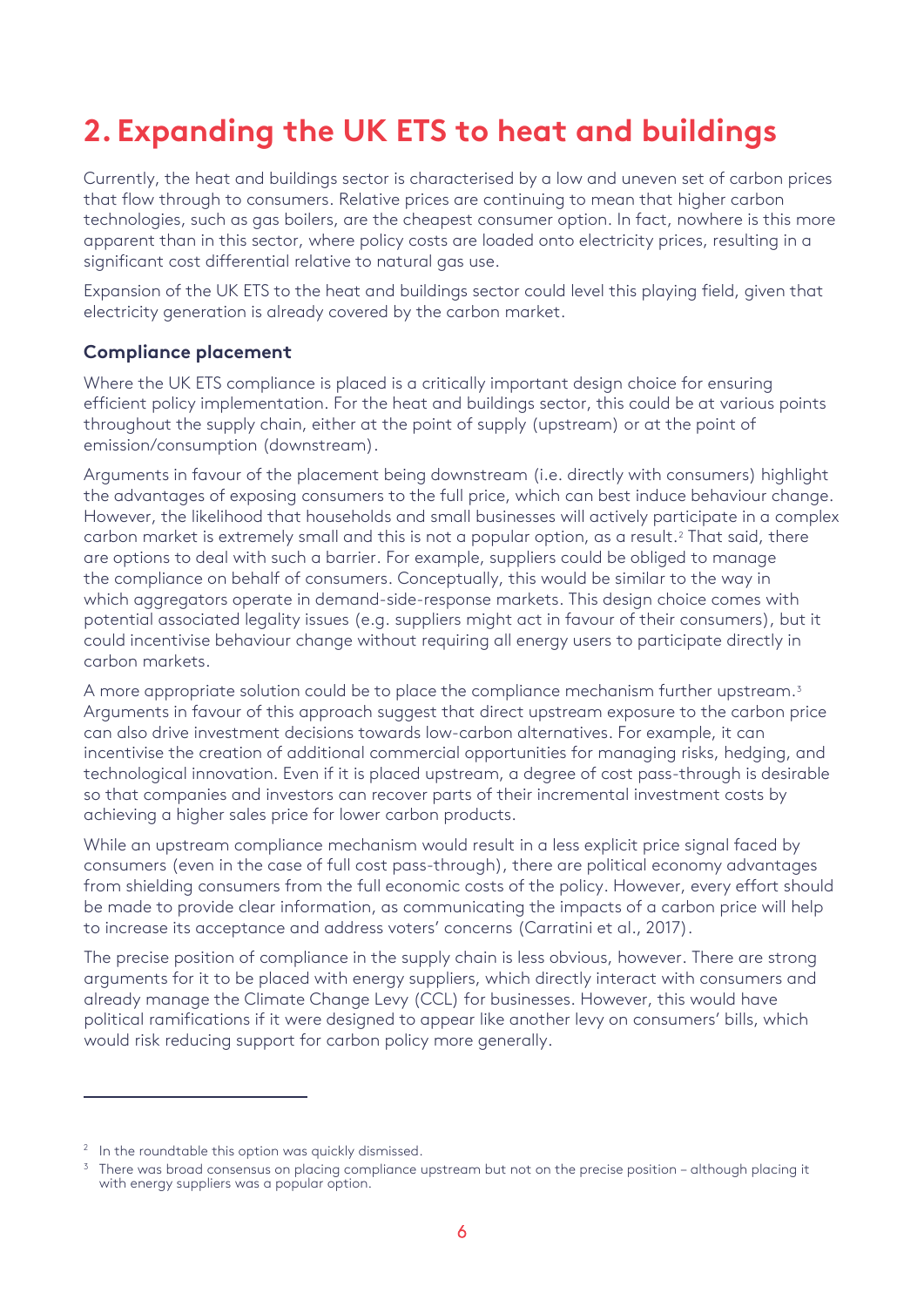Alternatively, placement further upstream at the gas distribution level remains a feasible option. This is how it is applied in other emissions trading systems, such as California's and New Zealand's, but it raises potential issues around double counting and the overall impact the policy has on investment decisions. Double counting comes into question because gas electricity generators are already covered by the UK ETS. In Germany's new national emissions trading system (the *Nationales Emissionshandelssystem*, or nEHS), which sits separately from the EU ETS and covers both transport and buildings, provisions have been made to avoid double counting for installations already covered by the EU ETS. Distributors are allowed to reduce the amount of emissions they report, provided that sufficient evidence can be presented, through two methods: they can lessen their allowance surrender obligation by the equivalent amount of fuel volumes delivered to and used in EU ETS installations; or the operator of an EU ETS installation can apply for compensation for the additional pricing within the nEHS (DEHSt, 2021).

# **Timing**

Given the current gas price spike and the nascent supply chain for low-carbon heating solutions, it seems clear that the UK ETS's expansion will need to be phased in gradually. Sequencing policies, starting with incentives rather than punitive measures, and including protection for households – such as recycling revenue back to affected households or by using portfolio standards – is crucial to ensuring fairness. If this does not happen, early, wealthier adopters of heat pumps will continue to be favoured and fuel poverty could be exacerbated.

There are other policy levers that would also need to be prioritised alongside the implementation of a carbon price through the UK ETS, such as supporting technological innovation and the development of new business models and consumer propositions.[4](#page-9-0) The argument for this is that building a low-carbon heating market when the price incentives are insufficient will only delay long-term market creation. In this context, carbon pricing could act as a market enabler, accelerating business model innovation and, eventually, the formulation of better consumer propositions. This suggests implementation sooner rather than later would be advantageous.

This discussion highlights the wider uncertainty about how to decarbonise the heat and buildings sector and the precise role that the UK ETS could play in this.

# **Lack of a consumer proposition**

For carbon policy to function as desired, not only must it incentivise consumers to switch to lowcarbon alternatives, but the alternatives must exist in the first place. Research by Public First (2020) suggests households are not willing to be burdened with charges they cannot escape. For the heat and buildings sector, low-carbon alternatives such as heat pumps are not yet an economically viable proposition for most households, in terms of either upfront or running costs – although in light of current gas prices being at historic highs, the running costs for the most efficient heat pumps are likely to become cheaper than gas boilers for a wider range of properties and circumstances this year if gas prices continue to rise as expected. Mass market adoption will only happen when switching to a heat pump saves consumers money in the long run.

The view that low-carbon heating will be taken up by the mass market in the future is contingent on the ability to align policy frameworks today. Ensuring electricity and natural gas prices are on a level playing field is an obvious starting point. While the Government has suggested it will address this issue, to date there has been little movement in this regard.

<span id="page-9-0"></span><sup>&</sup>lt;sup>4</sup> Many in the roundtable thought that this should be the case.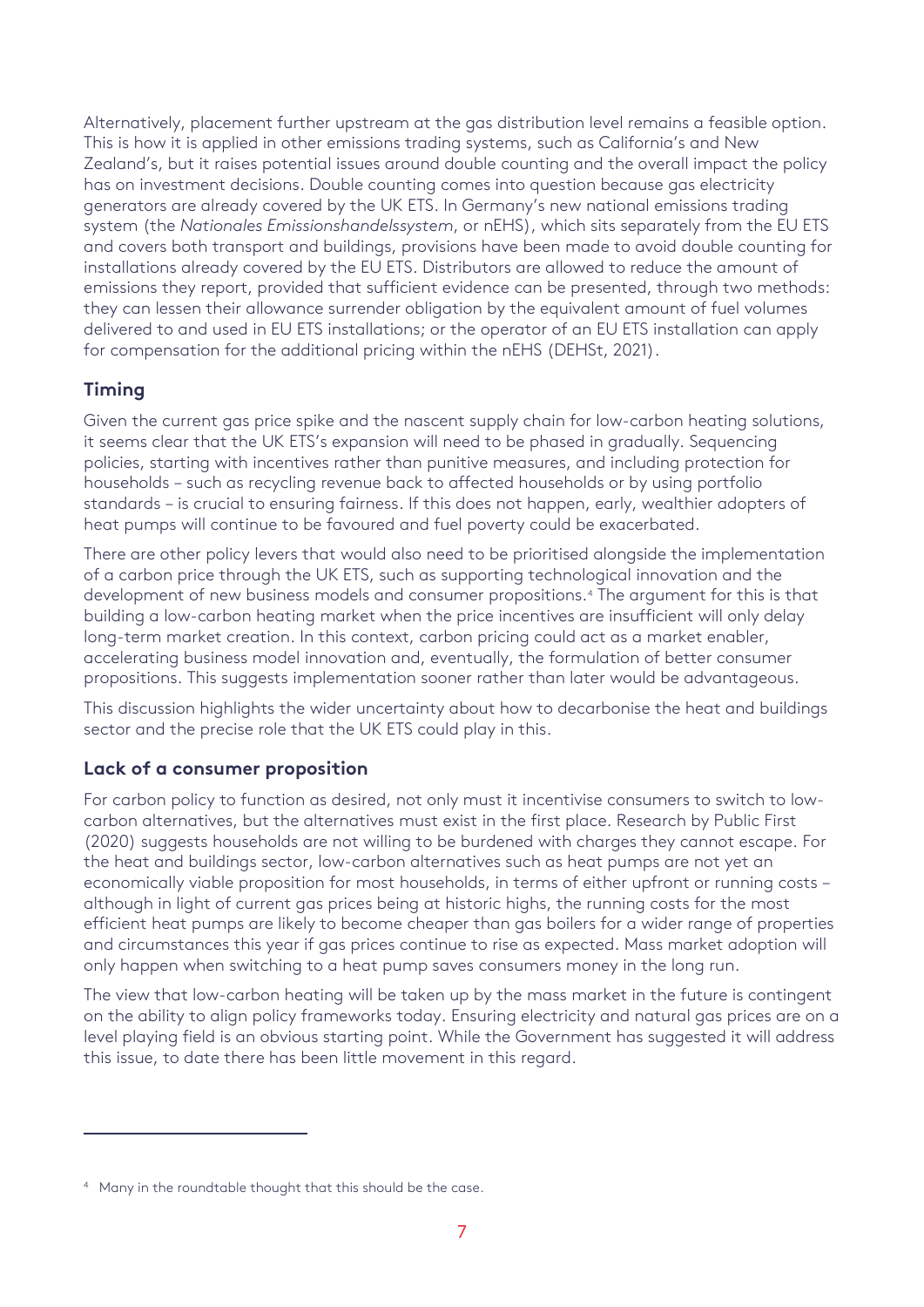Barriers to mass market adoption are not limited to operational costs. High capital costs for consumers – in particular for heat pumps – are a significant near-term challenge. As a result of the long-term policy framework not being clear, the skills needed to install low-carbon heating systems and the supply chains required to manufacture and deliver the hardware do not have the incentive to mature sufficiently. This suggests that while improvements in relative prices will be helpful, that will not alone be sufficient to increase uptake of low-carbon heating options.

Carbon pricing in particular is often seen as a technocratic solution when in fact the challenge is acutely political. As described above, the current policy landscape tilts in favour of the highcarbon heating option, as a result of a complex mix of government subsidy schemes and taxes across different levels and for different fuels. Expanding the UK ETS to cover heat and buildings could help to reduce the competitive advantage currently held by high-carbon options. However, unless accompanied by reforms to simplify subsidy schemes and taxes in the sector, it would risk adding complexity and meeting opposition.

### **Distributional impacts across society**

Regardless of where the UK ETS is implemented in the sector's supply chain, passing on costs via heating bills will prove regressive unless there are complementary policies to mitigate negative distributional impacts. For example, the EU has created a Social Climate Fund to address social impacts that may arise from expanding the EU ETS to the heat and buildings and transport sectors. The UK could follow the EU's example and establish a ringfenced fund to relieve pressure on vulnerable households arising from their increased expenditure on energy and fuel. Revenue recycling – from the fund – should at least in part pre-empt and cover any increases in energy bills arising from the carbon price. This is necessary to avoid any transitionary periods where high carbon taxes increase energy bills before energy efficiency improvements are implemented. Without such measures, there is a real risk that expanding the UK ETS – as with all decarbonisation policies targeted at domestic energy users – further exacerbates fuel poverty.

The likelihood of there being negative impacts that disproportionately impact lower-income households is further compounded by the lack of a compelling consumer proposition. This means that consumers are not currently able to escape price increases on natural gas by switching to alternative, low-carbon heating options.

The challenge of reducing emissions from heating is already a particularly politically charged issue; any impacts of policies designed to do this that are felt adversely by low-income households will continue to delay the decarbonisation of heat and buildings. Innovative new approaches may be necessary, to target interventions efficiently on those households most in need. For example, more ubiquitous and open energy data could be used as a basis for targeting assistance with energy bills and costs of the net-zero transition more smartly at those who need it (ESC, 2021a).

# **Price uncertainty**

A frequent criticism of emissions trading schemes is the lack of price certainty. By design, an ETS offers clear outcomes and certainty that emissions will be reduced, leaving the market to determine the carbon price. Because of this, it is unclear how confident investors could be in the UK ETS. Despite UK ETS prices currently being high, the prices are volatile and divorced from market fundamentals (i.e. they reflect gas prices, rather than the fundamental decarbonisation strategy). Excessive price volatility in cap-and-trade systems can discourage capital investments, which may undermine political support and reduce investments in cleaner technologies. This is critical because if covered entities begin to question the expected trajectories within the UK ETS, it may undermine investment decisions that are needed now.

Carbon taxes could play a role instead, given that – in the absence of political interference – price certainty is provided in the long term. However, carbon taxes are also vulnerable to change for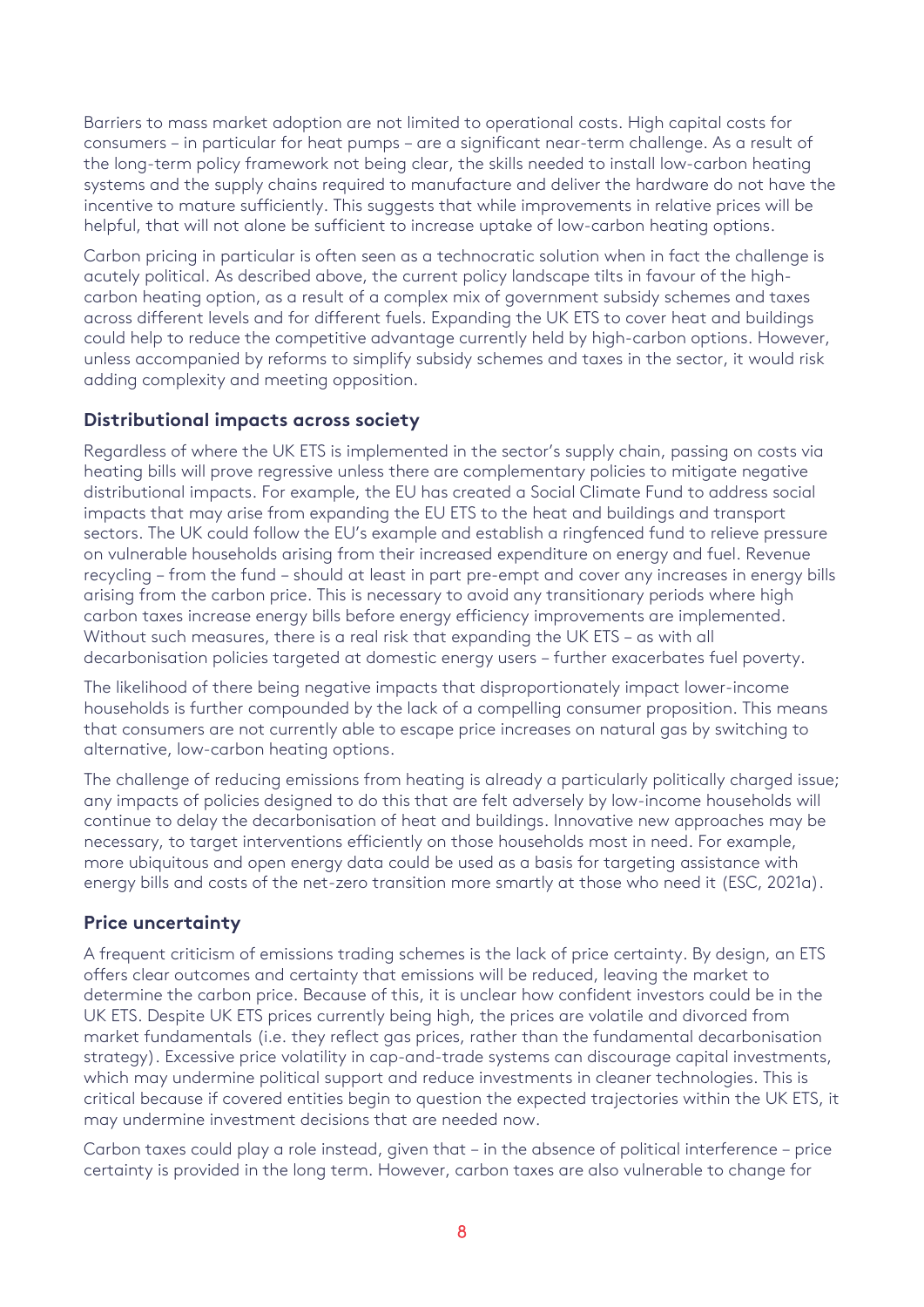political reasons and may offer less certainty than the ETS in terms of a long-term price signal (Rabe, 2018). Indeed, the UK's experience to date suggests that the application of carbon taxes does not yield the desired certainty in terms of a clear rising trajectory. For example, the fact that the Treasury has not provided a price escalator on the Carbon Price Support (CPS) has made it more difficult to predict than the EU ETS, which is at least based on what is happening in the markets.[5](#page-11-0)

In the UK, a long-term increasing carbon tax, rather than a tightening cap, may be politically infeasible, as challenges with the Fuel Duty Escalator and the CPS demonstrate. Fuel duty has been 'frozen' since 2011,  $\circ$  which reflects the difficulty created by a steadily rising carbon tax when it hits voters in the pocket; the matter of heating is as politically charged as personal transport.

However, as long as the carbon price is high enough to level the playing field between low- and high-carbon energy sources, it is possible that there would be no requirement for an increasing price and other policies could make progress on reducing capital costs.

Finally, what appears to be a dichotomous choice between two distinct instruments can turn out to be a choice of specific design elements along a policy continuum (Stavins, 2022). If price certainty is the goal, there are design choices that can be made, even with an ETS. A price collar that combines an auction floor price with price triggers could be included in the UK ETS to provide enhanced price stability. The price collar could also be used to prevent price spikes, which would put further inflationary pressure on household bills. Within the EU, similar discussions are being held as prices have either been so low that nothing happens or so high that participants lobby for intervention.

### **Interaction with other policies**

Carbon policy, such as carbon pricing, works best when supported by complementary policies. The salience of carbon pricing within this suite of policies varies from sector to sector (Burke, 2019; ESC, 2020a) and for heat and buildings, regulatory policy levers have higher salience. A carbon market on its own will therefore be insufficient. In the near term, greater impacts can be brought about by regulations, such as a ban on new gas boilers and other policies such as mandates and decarbonisation obligations. There remains, however, a role for a carbon market. Aligning relative prices with such regulations can help accelerate decarbonisation as part of a sector-wide approach that addresses all the challenges faced (i.e. access to finance, fuel poverty, deploying the supply chain, energy efficiency and insulation, the skills agenda, and so on).

Crucially, it is fundamental that heat and buildings policies are joined up. There is potentially a complex web of policies incoming to reduce emissions: bans on certain technologies, policy levies, obligations on manufacturers, and performance ratings on homes. The sector is at risk of becoming a messy policy landscape that does not serve wider decarbonisation goals well, unless careful design considerations are made about how policies will interact with each other.

<span id="page-11-0"></span><sup>&</sup>lt;sup>5</sup> This was a view echoed by roundtable participants.

<span id="page-11-1"></span><sup>&</sup>lt;sup>6</sup> In the Chancellor's Spring Statement 2022 the fuel duty was cut by 5p/per litre as a temporary measure for 12 months.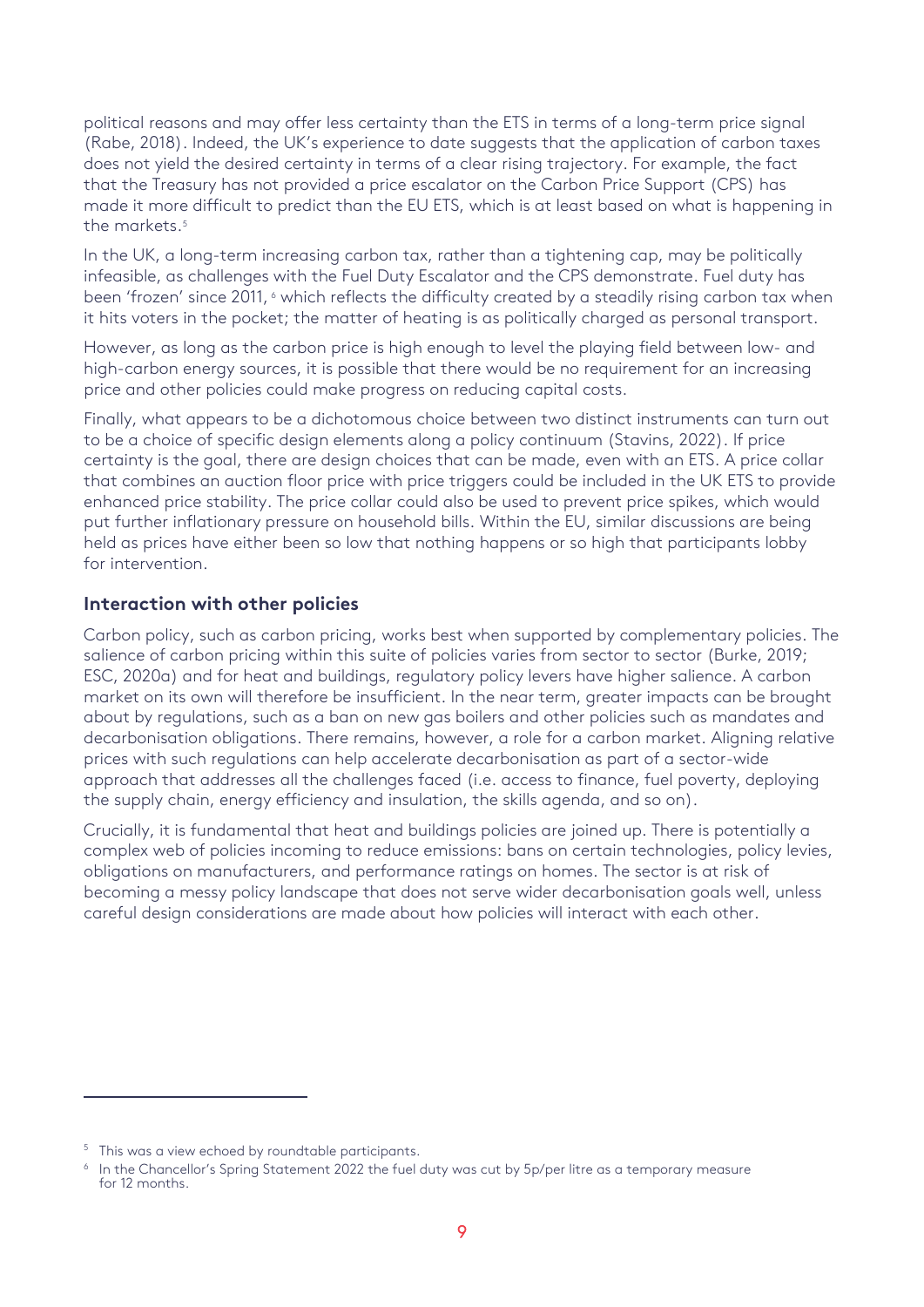# <span id="page-12-0"></span>**3. Expanding the UK ETS to greenhouse gas removal (GGR) techniques**

Most modelled pathways that achieve net-zero require a significant amount of greenhouse gas removal (GGR) (IPCC, 2018; ESC, 2020b). However, the precise amount depends on the pathway: whether a greater or lesser level of decarbonisation is made now will determine the quantity of removals that are required in the future. While the UK's GGR industry is developing quickly, it remains embryonic. For the UK to scale up removal over the next two decades, the development of policy frameworks and incentives for GGR will need to accelerate.

Different GGR techniques vary in their stage of commercial and technological readiness (direct air carbon capture and storage [DACCS] is especially immature, for example), necessitating different financial incentives (e.g. innovation policy) to overcome the high cost of capital for nascent technologies. The types of policy levers under consideration are therefore likely to differ for engineered GGR versus nature-based GGR, but they could include:

- 1. *Enabling policies* (innovation support, infrastructure support, and accounting policies)
- 2. *Direct policies* (subsidies, taxes, cap and trade, and obligations)
- 3. *Integrating policies* (that maximise synergies between GGR policies and a broader policy landscape, including environmental policies [e.g. water quality standards], and aim to maximise the co-benefits under the Sustainable Development Goals, while reducing risks, such as impacts on water quality). (Vivid Economics, 2019)

Therefore, the expansion of the UK ETS is just one option available to policymakers.

### **Operationalising GGR**

The anticipated availability of GGR ranges from 22 MtCO<sub>2</sub>/year in 2035 to 58 MtCO<sub>2</sub>/year in 2050 (CCC, 2021). For the marketisation of GGR to happen, a GGR permit must be generated for every tonne of CO<sub>2</sub> sequestered. Permits can then be traded between polluters or within carbon markets. Given the limited quantity of GGR permits – partly as a function of resource constraints – an important design question is how to allocate available GGR permits.

While land use constraints place an upper bound on the number of nature-based GGR permits that can be sourced domestically, there are further reasons to limit the availability of GGR, at least in the short term. The argument stems from the potential to create moral hazard and to deter mitigation efforts. While a certified, permanent GGR credit does not create moral hazard *per se*, reliance on future negative emissions does. Indeed, Anderson and Peters (2016) describe GGR as "moral hazard par excellence" owing to the risk of being locked into a high-temperature pathway if we rely on the prospect of GGR techniques but they are not then deployed, or if they do not remove emissions at the necessary scale. Moreover, opening up a carbon market for potentially lower-cost GGR (such as nature-based solutions) too early could exert downward pressure on the overall market-based price of carbon, in the absence of adjustments to emissions caps or other safeguards.

When considering how to allocate a constrained amount of GGR, should policymakers limit access to GGR permits only to hard-to-abate sectors or should they be integrated into and freely traded between carbon market participants? One possibility would be to impose sectoral limits on the use or allocation of quantitatively restricted GGR only to trade-exposed sectors or for activities associated with high residual emissions (Rickels et al., 2021). In answering this question, it is important to remember that most residual emissions in 2035 and 2050 are expected to be in sectors that are not currently covered by the UK ETS, such as international aviation and land use.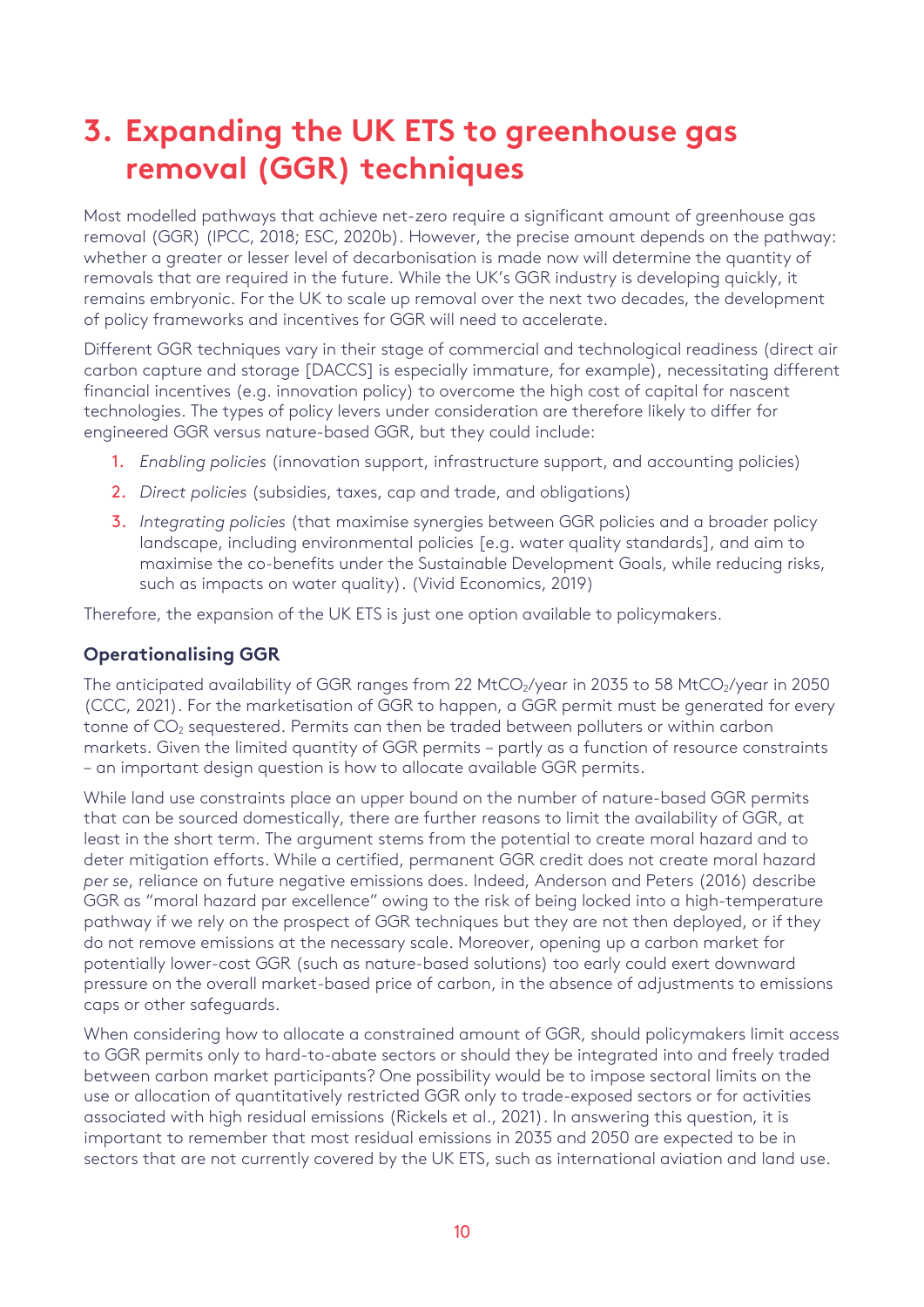Unless the scope of the UK ETS is expanded to cover these sectors or the cap is set to netnegative, it may not be useful to include GGR permits in an ETS.

One alternative approach under the current sectoral coverage would be to make the cap within a UK ETS net-negative. For example, the EU Commission is looking to make the EU ETS net-negative by 2050. This is one way to design an ETS that is compatible with net-zero and the integration of GGR techniques. Moreover, the availability could be managed by having a clear set of parameters that need to be achieved – such as a balance between supply and demand or permit quality – before technological removals can be integrated. This is done, for example, in North America under the Low Carbon Fuel Standard (Global CCS Institute, 2019) and could be replicated in a UK ETS as part of a wider enabling policy framework in the short term.

# **Environmental integrity**

A frequent criticism of GGR surrounds the environmental integrity of GGR permits, particularly if nature-based credits are generated from jurisdictions with a less than robust history of land use governance.<sup>7</sup>

The majority of the UK's GGR will be sourced domestically, and existing land use governance and standards are stronger in the UK than in some other locations. For example, afforestation is considered a permanent change of land use under law and is part of the UK's greenhouse gas inventory. Although it is often hard to empirically quantify emissions from land use change, independent monitoring, reporting and verification (MRV) of emissions takes place for UKvalidated projects through the Woodland Carbon Code. Credibility in the MRV process is crucial to bring market confidence in the quality of GGR as well as a necessary precursor to any future inclusion in carbon markets.

The development of the Woodland Carbon Code offers a potential route through which to expand accreditation of nature-based solutions to include engineered removals. If this were twinned with a robust third-party credit rating, it could pave the way for an easier route towards including GGR in the ETS.

Despite the long-term storage of emissions using engineered solutions being viewed as robust, a precautionary approach is warranted and a regulator is still necessary. This is particularly the case given that methane leaks from gas pipelines have historically been underestimated, for example. There is a clear role for a regulatory body to set or inform accounting standards, supported by scientific backing.<sup>[8](#page-13-1)</sup>

Including nature-based GGR techniques in the ETS may not drive the right actions in the right place, either. While inclusion of afforestation in the New Zealand ETS has driven afforestation, trees have not always been planted in optimal places or have conflicted with other land use priorities such as food production or emissions abatement opportunities. Therefore, careful consideration of the wider policy implications is required. Without a clear framework for ensuring that land use decisions are socially beneficial and take account of other societal benefits (e.g. ecosystem services and amenity), there is a risk of deploying solutions that do not deliver towards achieving net-zero and that exacerbate ecological and food security risks.

# **The role of a Carbon Regulator**

Introducing strict regulation, for example, in the form of a Carbon MRV and Accounting Regulator (ESC, 2021c), would be essential to ensure GGR credits are truly additional, providing the

<span id="page-13-0"></span><sup>&</sup>lt;sup>7</sup> This criticism was echoed by participants in the roundtable.<br><sup>8</sup> There was broad consensus on this from participants.

<span id="page-13-1"></span>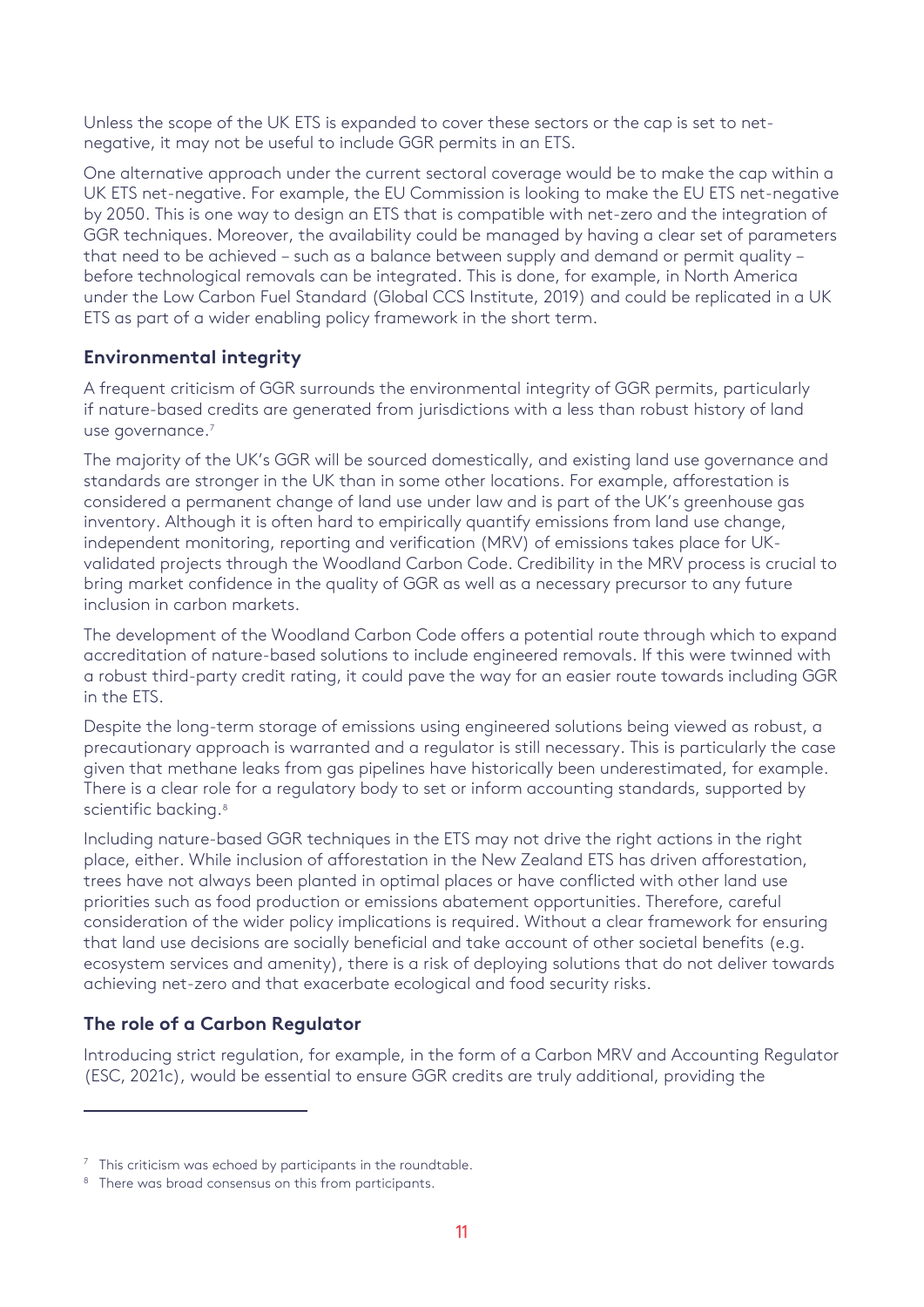necessary confidence that the removal is permanent, and ensuring MRV is consistent across projects and different GGR techniques. The Government's commitment, articulated in the *Net Zero Strategy*, to exploring options for regulatory oversight to provide robust MRV of GGR could play an important role in this. To manage issues of environmental integrity, the regulator could also choose to apply a ratio that is higher than a one-to-one relationship between GGR and generated credits. Under such a scenario, system-level risk could be hedged if, for example, for every tonne of CO<sub>2</sub> sequestered, two GGR permits were surrendered for compliance. This could create a buffer pool of permits, should any permits be reversed. Such a policy could simply be restricted based on the type of GGR, given that nature-based GGR is more likely than technologybased options to be prone to reversal.

In an alternative market structure with more government oversight, the regulator could act as a clearing point, buying available GGR through regular procurement rounds and releasing them into the ETS at the appropriate point. More broadly, and linked to how GGR permits are allocated, the regulator could commission a certain nature-based project, paying the operator for the action. The number of credits would then be guaranteed by the regulator, allocated to a sector, or banked.

### **Moral hazard**

The assumption that marketisation is the optimal policy solution for GGR has the potential to create moral hazard. This is based on the assumption that to make markets work we need to make removals fungible with each other and with abatement. Research has highlighted that this increases the risk that excessive expectations of removal undermine nearer term investments in climate change mitigation, which are critical to limiting the future demand for GGR to a sustainable and practical level (Markusson et al., 2018). Whether market integration realises these risks depends on the size and cost of the GGR resource and when it might be available. In the short term it is unlikely there would be enough permanent, verifiable GGR to drive this risk, but in the medium to longer term, as technologies mature, this could become a very real risk.

The risk that this creates a 'dash for offsets' at the expense of necessary effort on emissions abatement would hugely undermine overall climate change mitigation efforts and as such it needs to be fully understood and managed. While there is a clear expectation that technological removals are not to be made *in place* of emissions reductions, the challenge for policymakers is to devise mechanisms that can reduce the mitigation deterrence risk while incentivising GGR. This could, for example, include separate targets for negative emissions and conventional abatement.

# **Distributional impacts**

How the cost of funding GGR (and indeed all low-carbon policies) is distributed across society and how fair the policy is perceived to be will partly determine how enduring the policy framework will be over time. In the context of the current rise in cost-of-living, adverse distributional impacts are especially important to prevent. When considering the most appropriate policy mechanisms, analysis needs to be done to compare different funding mechanisms. This could, for example, compare a polluter pays approach – such as an ETS – with raising funds through a progressive means such as income tax.

While a market-based approach adheres to the polluter pays principle, this does not necessarily mean it will be progressive or fair, due to how and where those costs pass through to consumers. Whoever is buying the permits – whether it be industrial manufacturers, electricity generators or another – will pass costs onto consumers, including lower-income households. As the costs tend to represent a higher proportion of spend for low-income households compared with high-income households, the effect is therefore regressive. This is supported by modelling by the University of Leeds and the Grantham Research Institute which shows in a low GGR cost scenario for 2050, the lower-income households experience lower absolute impacts but higher relative impacts,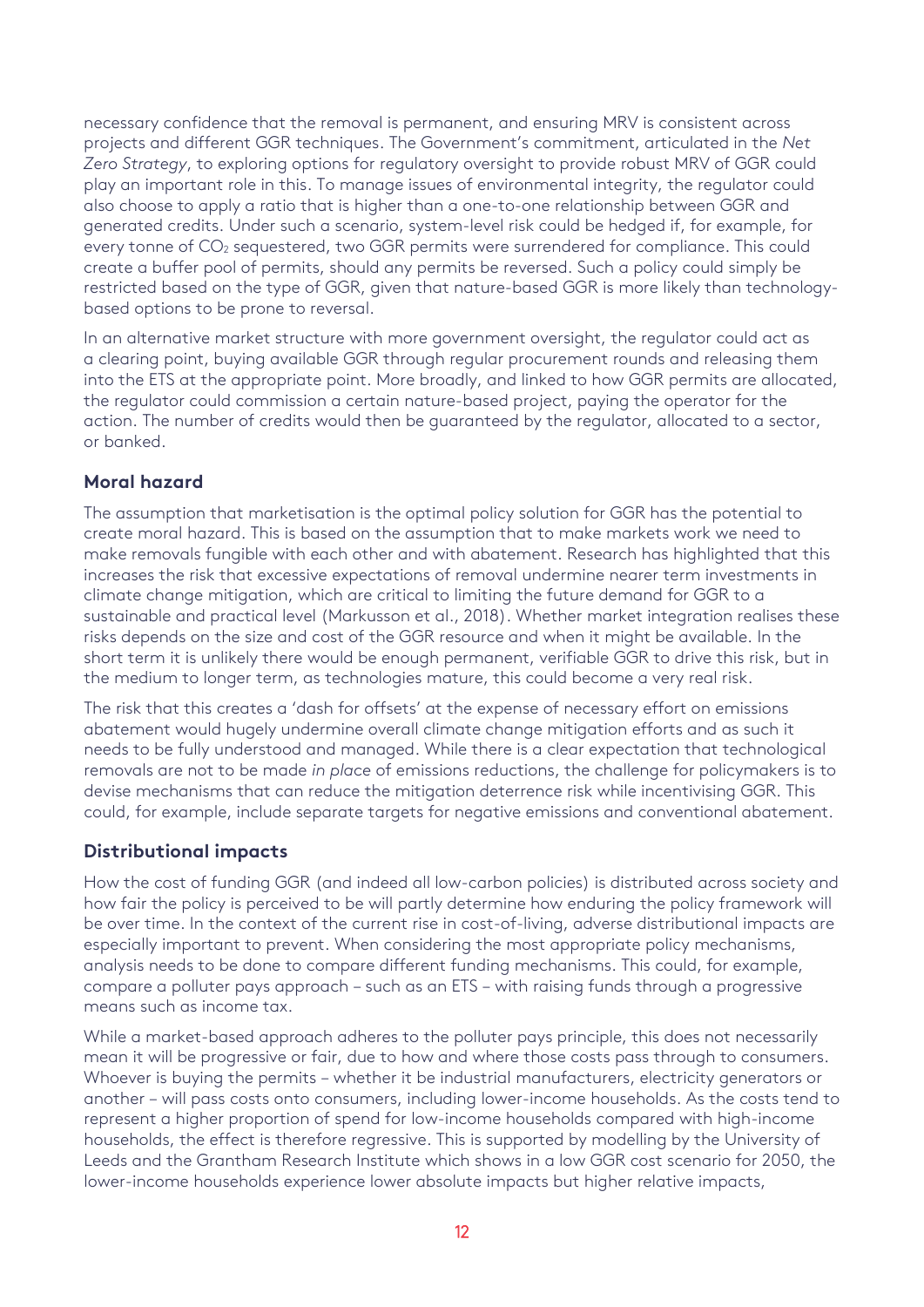compared with high-income households. GGR costs make up over 0.54% of income for the lowest-income decile versus 0.19% for the highest-income decile (University of Leeds and GRI, 2021).

It is important to note, however, that the distributional impacts are somewhat tempered by the fact that under a polluter pays approach a large proportion of costs are likely to be passed through to the aviation sector. This tends to be more progressive as wealthier households fly more than lower-income households. Raising funds through general taxation may not be politically feasible but in distributional terms, it has the most progressive outcome (Owen et al., 2022, forthcoming).

How these concerns are managed also links back to who will be participating in the carbon market by 2030 and beyond. At this point there may be just a few major players left and the burden of cost may fall wholly on a small number of actors (e.g. aviation). While this intervention point could be progressive, for the reasons outlined above, it is important that the scope of carbon pricing is broad enough to cover entire supply chains. The impact on the wider economy also needs consideration. By focussing on a small number of polluters, they may face such high abatement or polluting costs that their businesses become unviable. Resulting in carbon leakage and job losses due to plant or business closures might be a lot more costly than allocating funds directly to GGR.

### **Alternative approaches to incentivising GGR**

In addition to the moral hazard concerns that may arise from marketisation, there are other fundamental issues that need exploring. Policymakers must think about whether markets are the first tool we choose to incentivise removals – they come with political and economic presumptions and are rarely effective for goals that are not easily commodified or fungible. Markets do have the politically attractive option of minimising government intervention; for example, projects that are financeable with limited need for government investment at a time when public finances are constrained.

In the near term, relatively low prices in the ETS are also unlikely to deliver GGR at the scale required. It is very likely that additional mechanisms will be needed. In the shorter term, demonstration-scale policies other than the UK ETS are needed to drive expensive engineered removals. Research by the National Infrastructure Commission (2021) found that in the short term (through to the 2030s) direct government support is needed, for example via bespoke, technology-specific support.

One consideration around a non-market mechanism, at least in the short term and for technological removals, is that there is historical evidence of the power of public procurement in driving innovation and cost reduction. In this context, public procurement of emissions removals could serve as a genuine public good (ESC, 2021b). If the Government were to offset hard-toabate government departments' emissions (e.g. those of the Ministry of Defence) with GGR credits, it could send a powerful signal to the market.

Revenue from carbon markets (in which GGR is not included) could be used to create a fund with revenue hypothecated to funding demonstration GGR technologies. This would be similar to Europe's innovation fund. Some of the revenue could also be reserved for managing political economy considerations such as undesirable distributional implications. However, policymakers must be mindful of the risk of allocating revenue several times over.

Regardless of the exact policy prescription, a clearer long-term policy approach is needed that recognises that the ETS is not a policy panacea that will create suitable amounts of GGR. As liquidity grows, integration into the ETS would become a more viable option.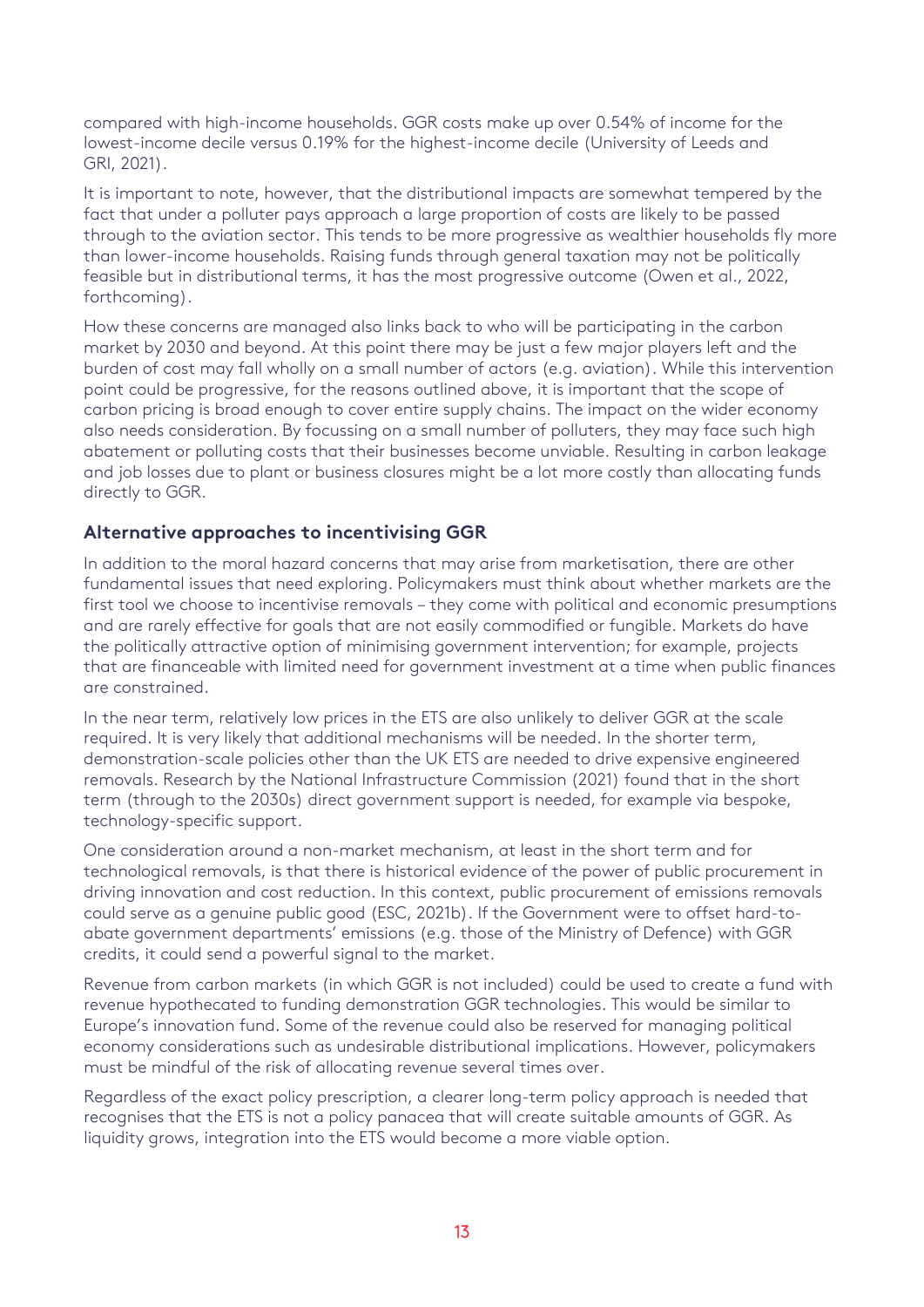# <span id="page-16-0"></span>**4. Expanding the UK ETS to road transport**

There is a clear pathway to decarbonising personal road transport, through the ban on the sale of new petrol and diesel (i.e. internal combustion engine/ICE) vehicles from 2030. The sector already benefits from low-carbon consumer propositions, with lifetime costs of electric vehicles (EVs) in some cases already lower than their fossil-fuelled equivalents. The inclusion of road transport in the UK ETS could be an additional incentive for technology/fuel switching. However, road transport in the UK is already subject to various high implicit carbon taxes (such as fuel duty) and policies that interact in complex ways. In such a policy landscape, the added value of using the UK ETS to drive decarbonisation in the sector requires interrogation.

#### **Efficacy/salience of carbon pricing in the transport sector**

The urgency to deliver a reduction in transport emissions requires changes in technology, infrastructure and travel behaviour. This necessitates a holistic policy package that may include extending the UK ETS to road transport. Although evidence suggests that carbon pricing can be an effective tool for reducing transport emissions (Andersson, 2017), support for including road transport in the UK ETS is low within the sector,<sup>[9](#page-16-1)</sup> particularly for personal transport.

The policy package designed to reduce transport emissions should start from reducing avoidable fuel consumption by encouraging consumer behaviour change and modal shifts in transport choices, for example by prioritising investment in infrastructure to encourage active travel (walking and cycling) over road expansion. The potential inclusion of road transport within the UK ETS might not reduce fuel consumption, even among low-income households, who, perhaps surprisingly, do not significantly reduce the amount of fuel they buy in response to increasing fuel prices (Mattioli et al., 2018). However, it may cause them to compromise on other important areas of their household expenditure, which could exacerbate broader poverty concerns. While expansion could still encourage some technology-switching (from traditional ICE vehicles to EVs) or fuel-switching (from petrol/diesel to biofuels), this would possibly be limited in scale.<sup>[10](#page-16-2)</sup> As the continued sale of large, fuel-inefficient vehicles around the world highlights, there are factors beyond fuel cost that affect consumers' vehicle purchasing decisions.

There are other policies, both already in place and planned, that may have a stronger potential to drive decarbonisation in the road transport sector. These include the ban on sales of new petrol and diesel vehicles in the UK from 2030, zero-emission vehicle mandates,<sup>[11](#page-16-3)</sup> emission performance standards, and clean air zones. Arguably, a focus on delivering and strengthening these policy measures might be a better use of government time and resource than bringing road transport into the ETS in the near term.

Furthermore, a possible perverse 'rebound effect' could be created as a result of transport emissions being 'offset' elsewhere in the ETS, with the transport sector likely a net purchaser of emissions allowances. However, a declining cap would negate such an effect. This highlights a misconception that the UK ETS would enable 'emissions-free' transport and could lead to additional avoidable miles being driven.

<span id="page-16-1"></span> $9$  As suggested by the representative sample of experts and industry stakeholders at the roundtable.<br><sup>10</sup> This was raised as a potential limitation several times during the roundtable discussion.

<span id="page-16-2"></span>

<span id="page-16-3"></span><sup>11</sup> A zero-emission vehicle mandate was announced in the *Net Zero Strategy* to set targets for a percentage of manufacturers' new car and van sales to be zero-emission each year from 2024 (BEIS, 2021).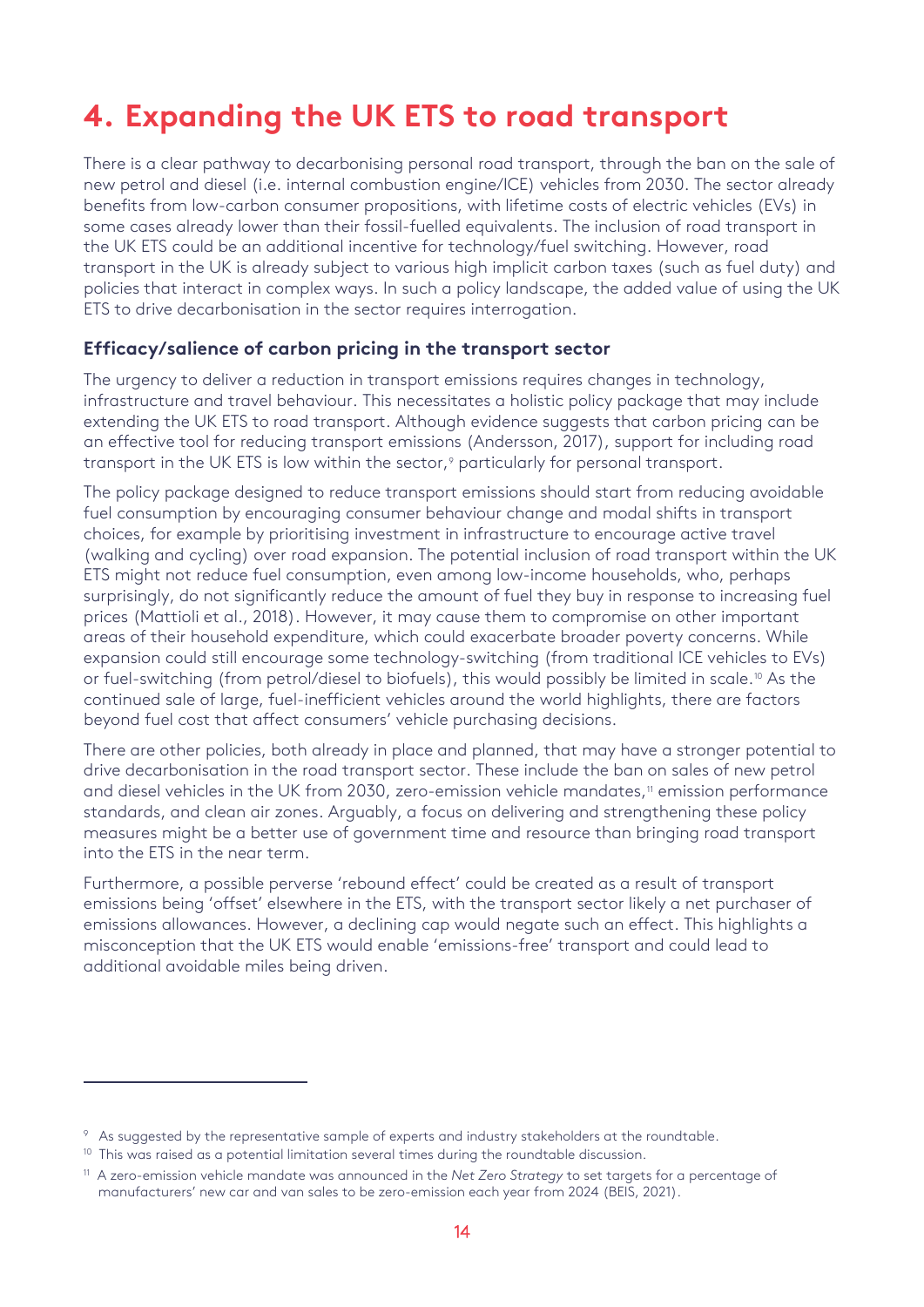### **Interaction with other policies**

Fuel duty represents a significant overlap with the potential inclusion of road transport in the UK ETS. While fuel duty was not introduced with an explicit objective to reduce emissions, it effectively serves this purpose by disincentivising the use of fossil fuels. The simultaneous running of the two schemes would unnecessarily complicate the policy landscape and could result in double pricing. Furthermore, if fuel duty were to remain, inclusion of road transport within the UK ETS would increase transport fuel costs further, potentially leading to consumer opposition.

In contrast, the Renewable Transport Fuel Obligation (RTFO) – a scheme explicitly aimed at driving the uptake of renewable and sustainable fuels – is an example of where the UK ETS could simplify the policy landscape. The RTFO – a highly complicated scheme in itself – also significantly overlaps with the ETS and a case could be made for removing it if road transport were to be included in the UK ETS.

Repurposing existing fuel duty to account explicitly for carbon could be another, simpler alternative to integrating road transport into the UK ETS. This could be complemented by further discounts for low- and zero-carbon vehicles under the Vehicle Excise Duty, extending the current approach.

Coverage of road transport in the UK ETS would experience similar challenges to those currently experienced by fuel duty. Political and societal pressures have been a barrier against proposals to raise fuel duty, which has been 'frozen' since 2011.<sup>2</sup> A carbon market may be more enduring in this regard, as the market drives the price. Fuel duty currently represents a significant source of government revenue, which will be eroded by decarbonisation. Including road transport in the UK ETS does not offer the desired replacement for fuel duty in this respect, as its scope to generate revenue would similarly decrease as decarbonisation ramps up via the electrification of road transport. Road pricing could be a viable alternative, which could internalise carbon emissions and also a range of other negative externalities, including air pollution and congestion, within the cost of driving. This is important as any intervention on transport fuel costs that is purely carbon-based could negatively impact air pollution by making diesel favourable over petrol, necessitating the presence of other policies such as Ultra Low Emission Zones. Given this context, extending the UK ETS to road transport must be part of a broader package of reform to motoring taxation.

### **Distributional impacts**

The regressive nature of including road transport within the UK ETS is an area for concern.<sup>[13](#page-17-1)</sup> Although the differential is less than in the heat and buildings sectors, transport costs typically represent a higher proportion of costs for lower-income households than for higher-income households. Lower-income households would also be less able to mitigate their exposure to the scheme through technology-switching, as EVs are not yet widely affordable and their secondhand market is immature. Furthermore, distributional impacts would be spatially imbalanced given inadequacies in rural public transport, the greater distances that need to be travelled in rural areas and unbalanced investment in charging infrastructure for EVs, which has been deployed primarily in urban areas. Unless the potential expansion of the ETS in this direction is compensated with progressive measures and this is made obvious to the public, the UK could have a similar experience to the *Gilets Jaunes* movement in France.

<span id="page-17-0"></span> $12$  As previously mentioned, a cut of 5p/litre was announced in the Spring Statement 2022, to be in place for 12 months.

<span id="page-17-1"></span> $13$  The extent of the regressive impacts would depend on whether a potential inclusion of road transport in the UK ETS is introduced in place of or in addition to the existing fuel duty. This is a question with wider considerations, as discussed above.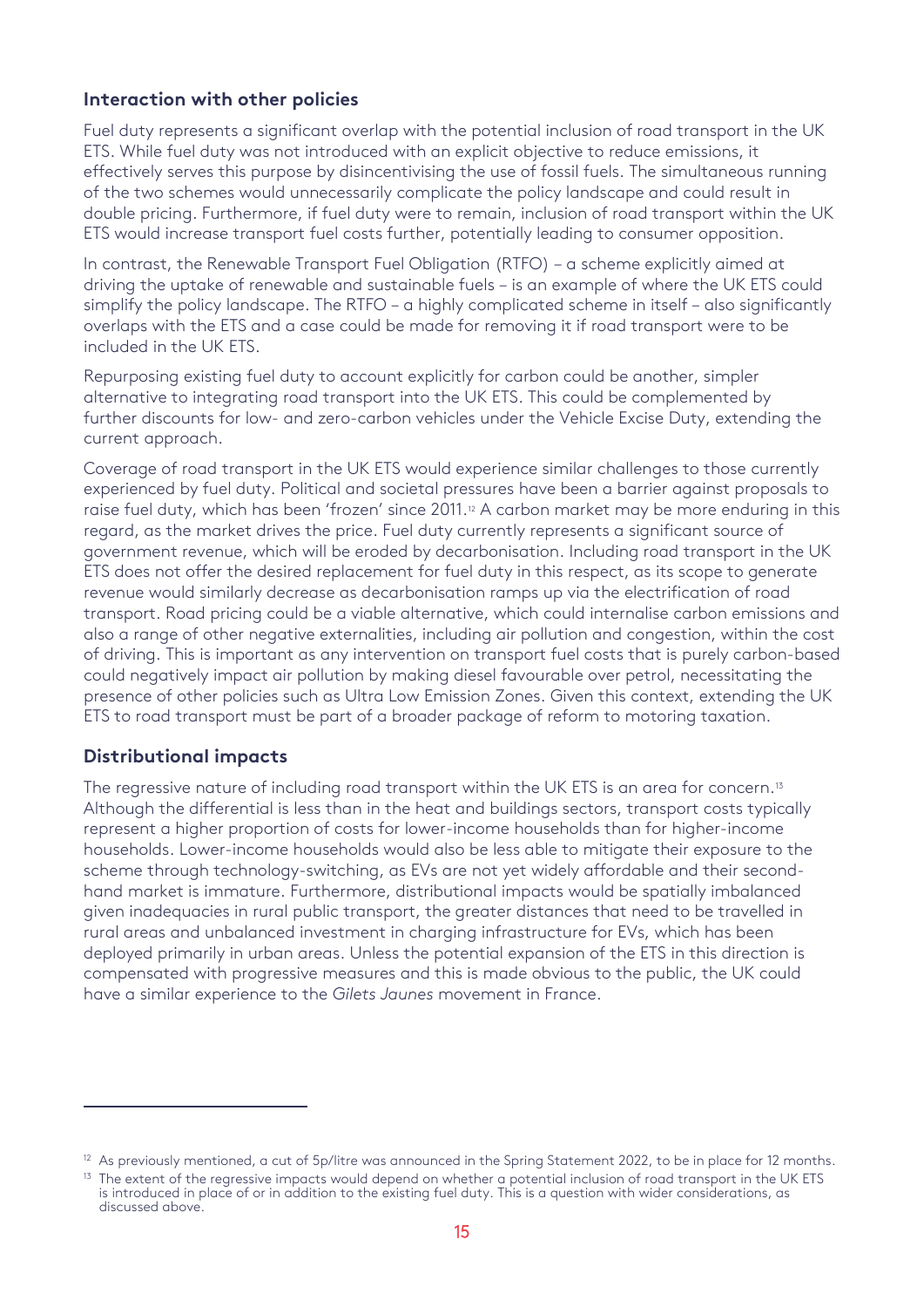### **Use of revenue**

If road transport were covered by the UK ETS, the revenue raised could be reinvested within the sector, with either a direct link to decarbonisation or to offset any rearessive impacts.<sup>[14](#page-18-0)</sup> Such investment could be directed towards a holistic decarbonisation effort, including accelerating the uptake of low-carbon vehicles, as well as supporting shifts to more sustainable modes of transport such as public transport and active travel. The uptake of EVs could be accelerated via further purchasing grants and a rapid expansion of charging infrastructure across the country. Furthermore, freezing fuel duty has led to the cost of driving to fall in real terms, which has created a perverse incentive to drive instead of using public transport.

### **Lifecycle emissions**

Many of the UK's automotive manufacturers already have emissions reductions targets (SMMT, 2021). Nevertheless, any policy tool designed to incentivise the uptake of EVs needs to be complemented with an approach to address emissions embedded in the production of the vehicles. The inclusion of road transport in the UK ETS might not provide the appropriate scope for this, since the intervention would be made on the fuels rather than the vehicles themselves. While automotive manufacturers are already exposed to the UK ETS through their industrial emissions as well as their electricity usage, this is currently functioning as a compliance tool rather than as a genuine incentive to transform production processes.

### **Coverage of different transport modes**

There is more support for including road freight in the UK ETS than for including personal transport. Arguments for including road freight firstly focus on the fact that such an intervention would be more likely to drive a switch to low-carbon vehicles because fleet operators need to consider the operating costs of an entire fleet at the time of purchase and might be more averse to the risk of technology lock-in. Secondly, if road transport were to be included in the UK ETS, it would be highly impractical to place the liability downstream at the consumer level. Freight transport may be less exposed to this limitation as freight is typically managed by hauliers, meaning there would be fewer players to regulate compared with passenger transport. Lastly, if international aviation and maritime transport were made subject to the UK ETS (or an equivalent policy) but road transport was not, this could cause a market distortion – assuming there were no other equivalent policies – across the different modes within freight.

<span id="page-18-0"></span><sup>&</sup>lt;sup>14</sup> There was broad support for this in the roundtable.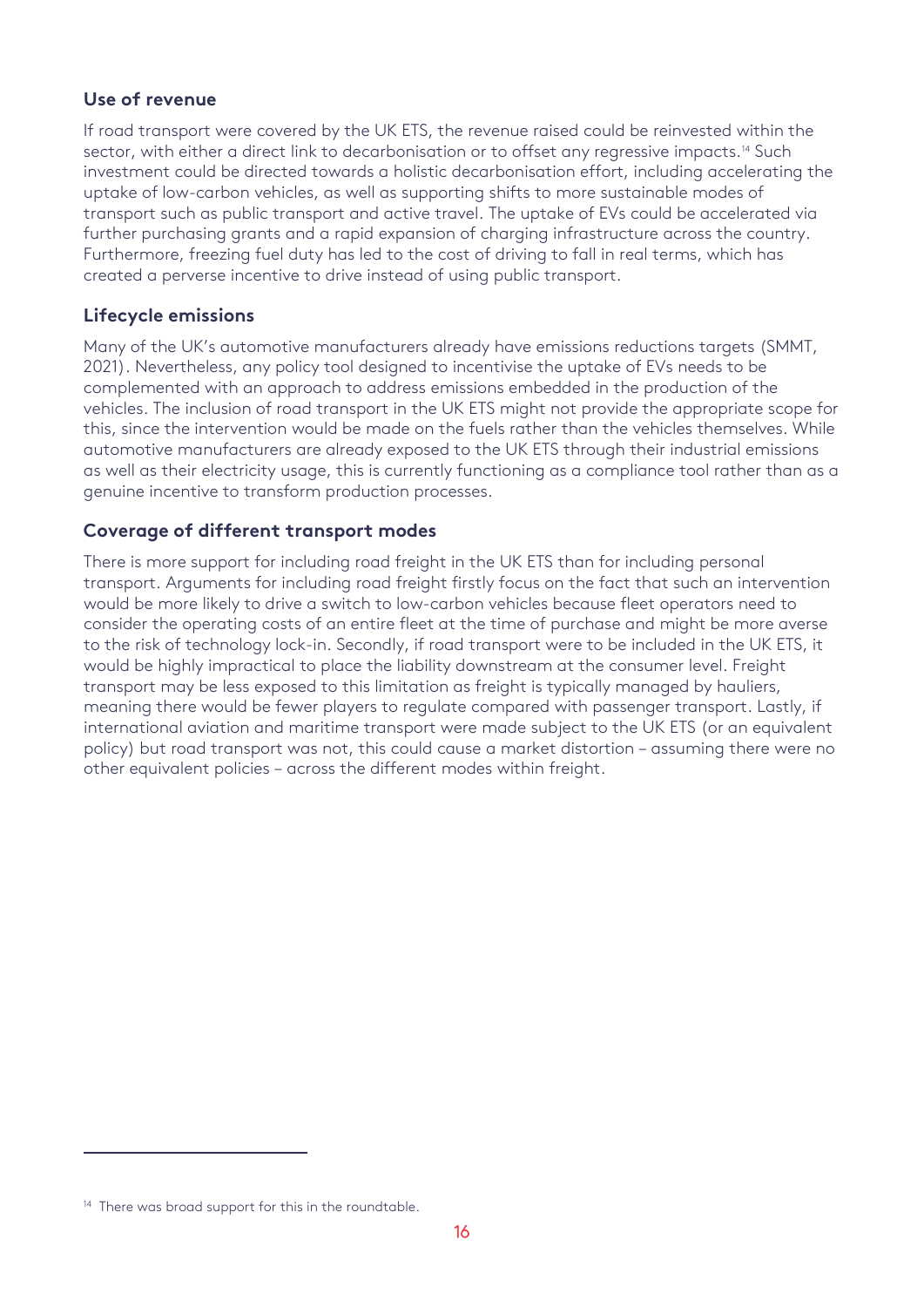# <span id="page-19-0"></span>**5. Conclusions**

Drawing on expert input from stakeholders from the heat and buildings, greenhouse gas removal and road transport sectors, this report has attempted to highlight important policy design considerations associated with extending the UK ETS to these respective sectors. We argue that although carbon markets and carbon pricing more broadly should be at the core of a net-zerocompatible policy framework, the question of 'when' carbon pricing should be extended is critical. Given the lack of compelling consumer propositions and the potential for undesirable distributional impacts in the heat and buildings sector, the technological immaturity of GGR and existing policy complexity in the transport sector, extending the UK ETS to these sectors is likely to be challenging in the near term unless due consideration is paid to these barriers. Carbon pricing will therefore need to be part of a wider package of complementary policies to address the challenges that are unique to each sector.

More broadly, expansion to uncovered sectors of the UK ETS could risk undermining the overall efficacy of the scheme. The current UK ETS has benefitted from being informed by the EU ETS's 15 years of experience,<sup>15</sup> and its development through a 'learning by doing' approach. Changing an established system carries risks, particularly in relation to the price uncertainty it would bring.

In the near term, implementing the expansion of sector coverage could lead to volatility in the price of carbon under the UK ETS (if supply and demand imbalances occur), threatening the scheme's ability to drive decarbonisation in the sectors already covered as well as in the wider economy. There are ways to safeguard the UK ETS, for example, by establishing new sectors as separate markets initially, before their eventual incorporation. This, of course, carries its own risks, because smaller sectoral markets could suffer from liquidity issues. In the near term, such an approach could also result in different sectors being exposed to significantly different carbon prices. This by itself would not necessarily be a step backwards for carbon policy, given the significantly different 'effective carbon prices'<sup>[16](#page-19-2)</sup> currently experienced across sectors (illustrated in [Appendix A\)](#page-23-1). Indeed, establishing principles of convergence towards a near economy-wide framework through linking can enable the necessary long-term investments and behaviour change required.

### **High-level recommendations**

- If the UK Government were to eventually expand the UK ETS to heat and buildings, this must be developed as part of a wider package of complementary policies that address specific challenges, including fuel poverty and distributional impacts. For example, price collars could be used to prevent excessive price spikes, and the creation of a ringfenced fund (akin to the EU's Social Climate Fund) would reduce the impact of energy and fuel expenditure on vulnerable households. To support the improvement of low-carbon consumer propositions such as a market for heat pumps, the UK ETS compliance requirement could be the responsibility of energy suppliers.
- The UK ETS requires wider system architecture changes to be able to incorporate greenhouse gas removal (GGR) techniques: for example, expanding sectoral coverage to difficult emissions sources (which need GGR) or setting the cap to net-negative. While monitoring, reporting and verification of negative emissions remains a significant challenge, the proposed Carbon Regulator announced in the Government's *Net Zero*

<span id="page-19-1"></span> $15$  In terms of sector expansion, the EU is currently considering similar changes to its ETS.

<span id="page-19-2"></span><sup>&</sup>lt;sup>16</sup> An 'effective carbon price' is the incentive or reward for a firm or individual to reduce emissions (in  $E/tCO<sub>2</sub>e$ ) resulting from direct (e.g. explicit carbon pricing instruments, and energy and fuel taxation) and indirect (e.g. reduced VAT on energy, subsidies for low- and zero-carbon options) carbon policies.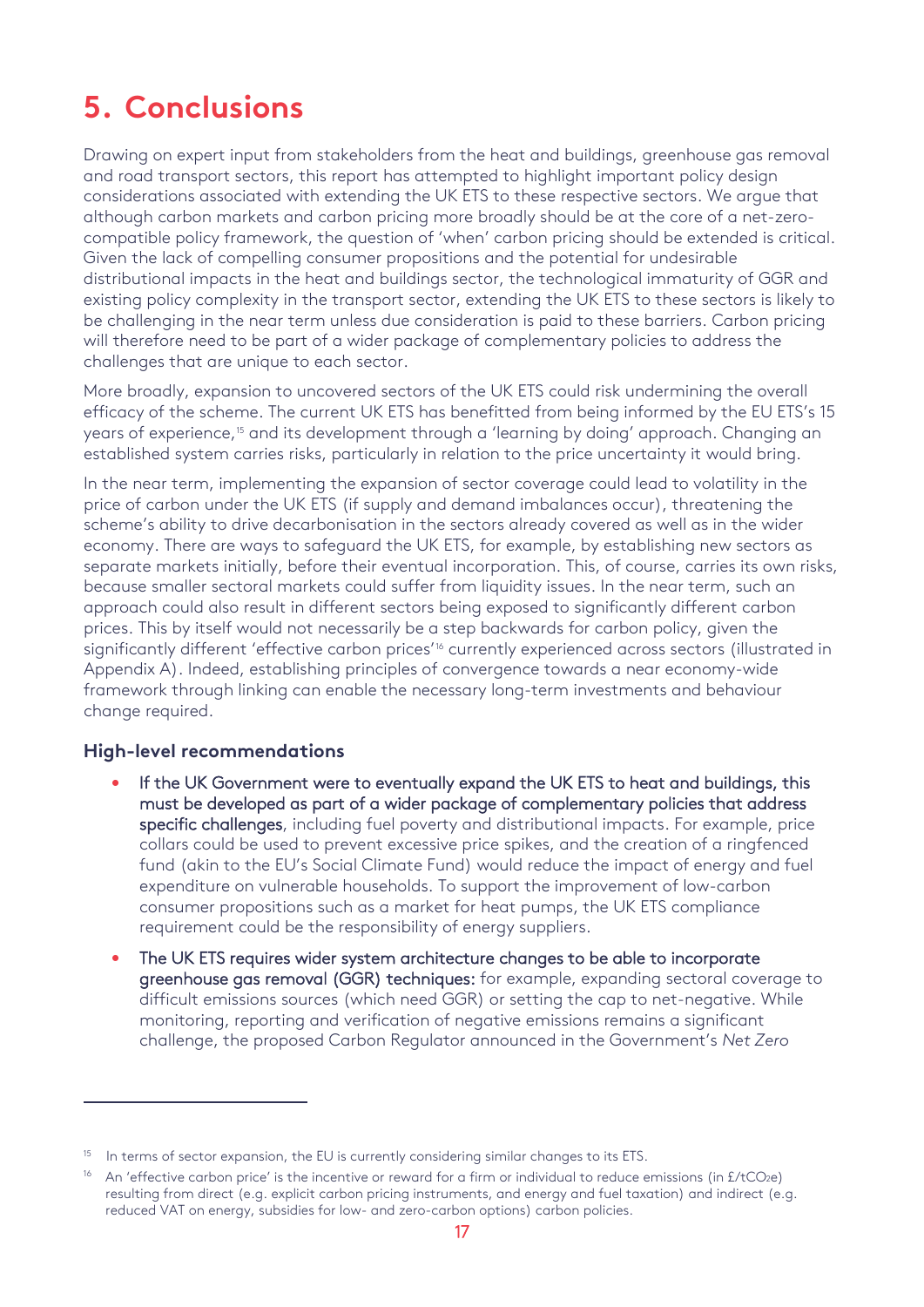*Strategy* should be used to ensure environmental integrity and additionality before the possible future inclusion of GGR in the UK ETS.

- Including road transport within the UK ETS offers an opportunity for policymakers to enact broader fiscal reform of transport taxes, including fuel duty. This would be most effective if placed within a package of policies that encourages a move away from private internal combustion engine vehicles, including through the rapid deployment of charging infrastructure for electric vehicles as well as incentives for modal shifts into active travel and public transport.
- Introducing well designed sector-specific markets, with eventual linking to the UK ETS, could be a pathway to an economy-wide UK ETS in the future. Therefore, policy capacity in the near term should focus on delivering a complementary set of policy packages, building on sectoral strategies. This could be supported by the development of more sophisticated carbon market modelling and analysis tools.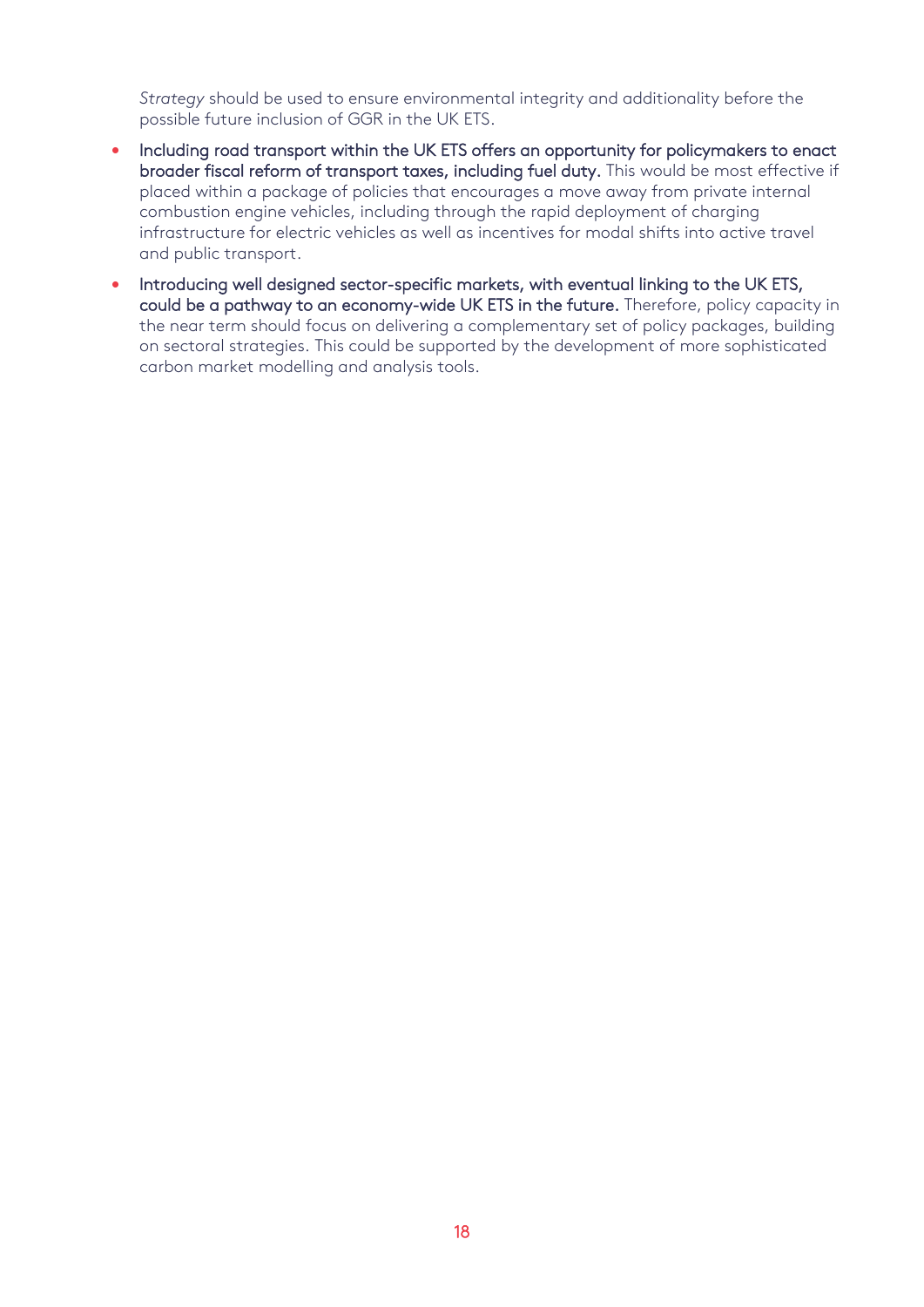# <span id="page-21-0"></span>**References**

- Andersson J (2017) *Cars, carbon taxes and CO2 emissions*. Centre for Climate Change Economics and Policy Working Paper No. 238/Grantham Research Institute on Climate Change and the Environment Working Paper No. 212. [https://www.lse.ac.uk/GranthamInstitute/wp](https://www.lse.ac.uk/GranthamInstitute/wp-content/uploads/2017/03/Working-paper-212-Andersson_update_March2017.pdf)[content/uploads/2017/03/Working-paper-212-Andersson\\_update\\_March2017.pdf](https://www.lse.ac.uk/GranthamInstitute/wp-content/uploads/2017/03/Working-paper-212-Andersson_update_March2017.pdf)
- Carattini S, Carvalho M and Fankhauser S (2017) *How to make carbon taxes more acceptable*. London: Grantham Research Institute on Climate Change and the Environment and Centre for Climate Change Economics and Policy, London School of Economics and Political Science. [https://www.lse.ac.uk/GranthamInstitute/wp-content/uploads/2017/12/How-to-make-carbon](https://www.lse.ac.uk/GranthamInstitute/wp-content/uploads/2017/12/How-to-make-carbon-taxes-more-acceptable.pdf)[taxes-more-acceptable.pdf](https://www.lse.ac.uk/GranthamInstitute/wp-content/uploads/2017/12/How-to-make-carbon-taxes-more-acceptable.pdf)
- DEHSt [German Emissions Trading Authority] (2021) *Scope and emission determination in 2021 and 2022*. [https://www.dehst.de/EN/national-emissions-trading/participating-in-national-emissions](https://www.dehst.de/EN/national-emissions-trading/participating-in-national-emissions-trading/scope-and-emission-determination-2021-2022/scope-and-emission-determination-2021-2022_node.html)[trading/scope-and-emission-determination-2021-2022/scope-and-emission-determination-2021-](https://www.dehst.de/EN/national-emissions-trading/participating-in-national-emissions-trading/scope-and-emission-determination-2021-2022/scope-and-emission-determination-2021-2022_node.html) [2022\\_node.html](https://www.dehst.de/EN/national-emissions-trading/participating-in-national-emissions-trading/scope-and-emission-determination-2021-2022/scope-and-emission-determination-2021-2022_node.html)
- Department for Business, Energy and Industrial Strategy [BEIS] (2021) *Net Zero Strategy: Build Back Greener*. [https://assets.publishing.service.gov.uk/government/uploads/system/uploads/](https://assets.publishing.service.gov.uk/government/uploads/system/uploads/attachment_data/file/1033990/net-zero-strategy-beis.pdf) [attachment\\_data/file/1033990/net-zero-strategy-beis.pdf](https://assets.publishing.service.gov.uk/government/uploads/system/uploads/attachment_data/file/1033990/net-zero-strategy-beis.pdf)
- Energy Systems Catapult [ESC] (2018) *Rethinking Decarbonisation Incentives: Current Economic Signals for Decarbonisation in the UK*. [https://es.catapult.org.uk/report/rethinking-decarbonisation-incentives](https://es.catapult.org.uk/report/rethinking-decarbonisation-incentives-current-economic-signals-for-decarbonisation-in-the-uk/)[current-economic-signals-for-decarbonisation-in-the-uk/](https://es.catapult.org.uk/report/rethinking-decarbonisation-incentives-current-economic-signals-for-decarbonisation-in-the-uk/)
- Energy Systems Catapult [ESC] (2020a) *Accelerating to Net Zero: A sector led approach to an economy wide carbon policy framework*. [https://es.catapult.org.uk/report/accelerating-to-net-zero-a-sector](https://es.catapult.org.uk/report/accelerating-to-net-zero-a-sector-led-approach-to-an-economy-wide-carbon-policy-framework/)[led-approach-to-an-economy-wide-carbon-policy-framework/](https://es.catapult.org.uk/report/accelerating-to-net-zero-a-sector-led-approach-to-an-economy-wide-carbon-policy-framework/)
- Energy Systems Catapult [ESC] (2020b) *Innovating to Net Zero*. <https://es.catapult.org.uk/report/innovating-to-net-zero/>
- Energy Systems Catapult [ESC] (2021a) *Delivering a Digitalised Energy System – Energy Digitalisation Taskforce report*[. https://es.catapult.org.uk/report/delivering-a-digitalised-energy-system/](https://es.catapult.org.uk/report/delivering-a-digitalised-energy-system/)
- Energy Systems Catapult [ESC] (2021b) *Developing Carbon Credit Markets*. <https://es.catapult.org.uk/report/developing-carbon-credit-markets/>
- Energy Systems Catapult [ESC] (2021c) *The Case for an Economy-Wide Carbon Regulator*. <https://es.catapult.org.uk/report/the-case-for-an-economy-wide-carbon-regulator/>
- Global CCS Institute (2019) *The LCFS and CCS Protocol*. https://www.globalccsinstitute.com/wpcontent/uploads/2019/05/LCFS-and-CCS-Protocol\_digital\_version-2.pdf
- Intergovernmental Panel on Climate Change [IPCC] (2018) *Summary for policymakers*, in: V Masson-Delmotte et al. (Eds.), *Global warming of 1.5 °C, An IPCC Special Report on the impacts of global warming of 1.5 °C above pre-industrial levels and related global greenhouse gas emission pathways, in the context of strengthening the global response to the threat of climate change, sustainable development, and efforts to eradicate poverty*. Geneva: IPCC.
- Markusson N, McLaren D and Tyfield D (2018) *Towards a Cultural Political Economy of Mitigation Deterrence by Greenhouse Gas Removal (GGR) Techniques*. *Assessing the Mitigation Deterrence Effects of GGRs.* Lancaster: Lancaster Environment Centre. <http://wp.lancs.ac.uk/amdeg/files/2018/03/AMDEG-Working-Paper-1.pdf>
- Mattioli G, Wadud Z and Lucas K (2018) Vulnerability to fuel price increases in the UK: A household level analysis, *Transportation Research Part A: Policy and Practice*, 113: 227-242. [https://doi.org/10.1016/j.tra.2018.04.002.](https://doi.org/10.1016/j.tra.2018.04.002)
- National Infrastructure Commission (2018) *Engineered greenhouse gas removals*. [https://nic.org.uk/app/uploads/NIC-July-2021-Engineered-Greenhouse-Gas-Removals-](https://nic.org.uk/app/uploads/NIC-July-2021-Engineered-Greenhouse-Gas-Removals-UPDATED.pdf)[UPDATED.pdf](https://nic.org.uk/app/uploads/NIC-July-2021-Engineered-Greenhouse-Gas-Removals-UPDATED.pdf)
- Owen A, Burke J and Serin E (2022) *Who pays for engineered Greenhouse Gas Removals: Designing equitable climate policy* (forthcoming)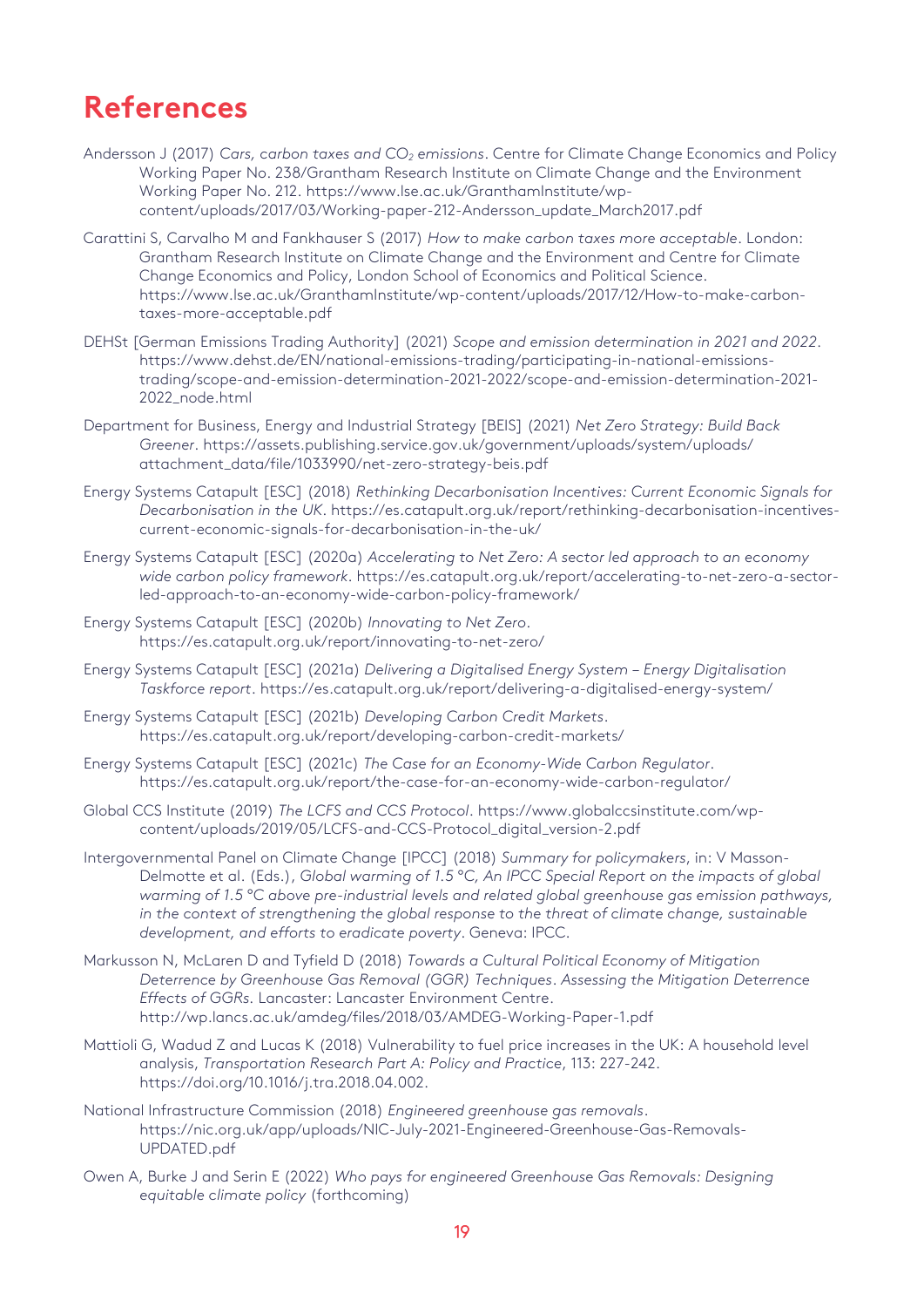- Public First (2020) *The Zero Carbon Commission: How carbon pricing can help Britain achieve net zero by 2050*. [https://drive.google.com/file/d/1PLveWwKT\\_zBdey\\_wlDNHUu02ZgCAVGg4/view](https://drive.google.com/file/d/1PLveWwKT_zBdey_wlDNHUu02ZgCAVGg4/view)
- Quémin S and de Perthuis C (2017) Transitional restricted linkage between emissions trading schemes. *Environmental and Resource Economics*: 1-32.
- Society of Motor Manufacturers and Traders [SMMT] (2021) *2021 UK Automotive Sustainability Report (22nd Edition - 2020 Data)*. [https://www.smmt.co.uk/wp-content/uploads/sites/2/SMMT-](https://www.smmt.co.uk/wp-content/uploads/sites/2/SMMT-Sustainability-Report-2021.pdf)[Sustainability-Report-2021.pdf](https://www.smmt.co.uk/wp-content/uploads/sites/2/SMMT-Sustainability-Report-2021.pdf)
- Stavins R (2022) The Relative Merits of Carbon Pricing Instruments: Taxes versus Trading*. Review of Environmental Economics and Policy*, 16(1).<https://doi.org/10.1086/717773>
- Rabe B (2018) *Can we price carbon?* Cambridge, MA: MIT Press.
- Rickels W, Proelß A, Geden O, Burhenne J and Fridahl M (2020) *The Future of (Negative) Emissions Trading in the European Union*. KIEL working paper No. 2164[. https://www.ifw](https://www.ifw-kiel.de/fileadmin/Dateiverwaltung/IfW-Publications/Wilfried_Rickels/The_Future_of__Negative__Emissions_Trading_in_the_European_Union/KWP_2164.pdf)[kiel.de/fileadmin/Dateiverwaltung/IfW-Publications/Wilfried\\_Rickels/The\\_Future\\_of\\_\\_Negative\\_\\_](https://www.ifw-kiel.de/fileadmin/Dateiverwaltung/IfW-Publications/Wilfried_Rickels/The_Future_of__Negative__Emissions_Trading_in_the_European_Union/KWP_2164.pdf) [Emissions\\_Trading\\_in\\_the\\_European\\_Union/KWP\\_2164.pdf](https://www.ifw-kiel.de/fileadmin/Dateiverwaltung/IfW-Publications/Wilfried_Rickels/The_Future_of__Negative__Emissions_Trading_in_the_European_Union/KWP_2164.pdf)
- University of Leeds and Grantham Research Institute on Climate Change and the Environment (2021) *Distributional impacts analysis of engineered greenhouse gas removal technologies in the UK: Report Prepared for the National Infrastructure Commission*. University of Leeds and Grantham Research Institute on Climate Change and the Environment, London School of Economics and Political Science. [https://www.lse.ac.uk/granthaminstitute/publication/distributional-impacts](https://www.lse.ac.uk/granthaminstitute/publication/distributional-impacts-analysis-of-engineered-greenhouse-gas-removal-technologies-in-the-uk/)[analysis-of-engineered-greenhouse-gas-removal-technologies-in-the-uk/](https://www.lse.ac.uk/granthaminstitute/publication/distributional-impacts-analysis-of-engineered-greenhouse-gas-removal-technologies-in-the-uk/)
- Vivid Economics (2021) *Greenhouse Gas Removal policy options – Final Report*. [https://www.vivideconomics.com/wp](https://www.vivideconomics.com/wp-content/uploads/2019/09/Greenhouse_Report_Gas_Removal_policy_options.pdf)[content/uploads/2019/09/Greenhouse\\_Report\\_Gas\\_Removal\\_policy\\_options.pdf](https://www.vivideconomics.com/wp-content/uploads/2019/09/Greenhouse_Report_Gas_Removal_policy_options.pdf)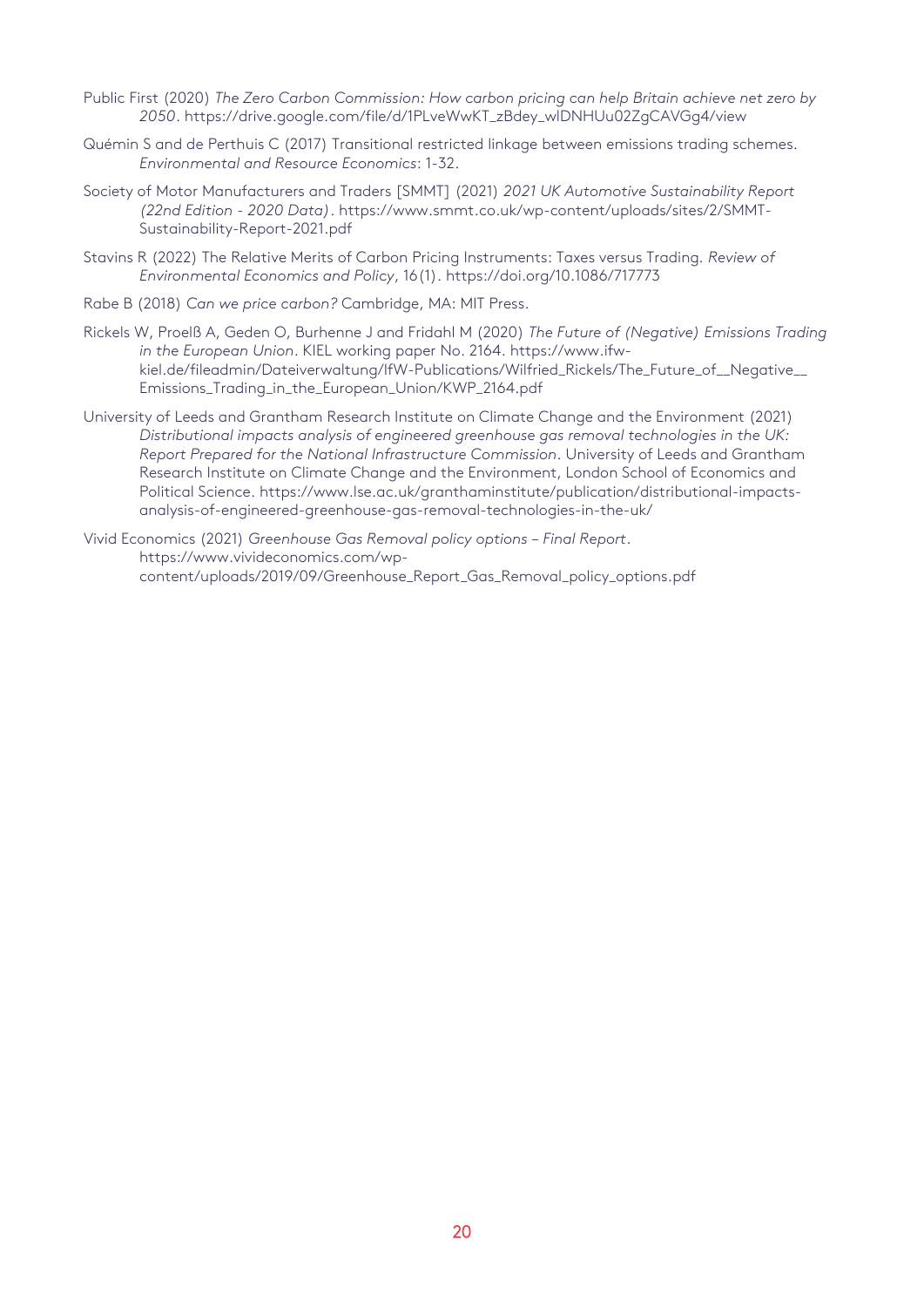# <span id="page-23-0"></span>**Appendix A: Effective carbon prices and emissions in the UK by sector**



<span id="page-23-1"></span>*Note: The average target price of £245/tCO<sub>2</sub>e is the central value for 2021, as used by BEIS for* appraisal purposes.

*Source:* ESC (2018)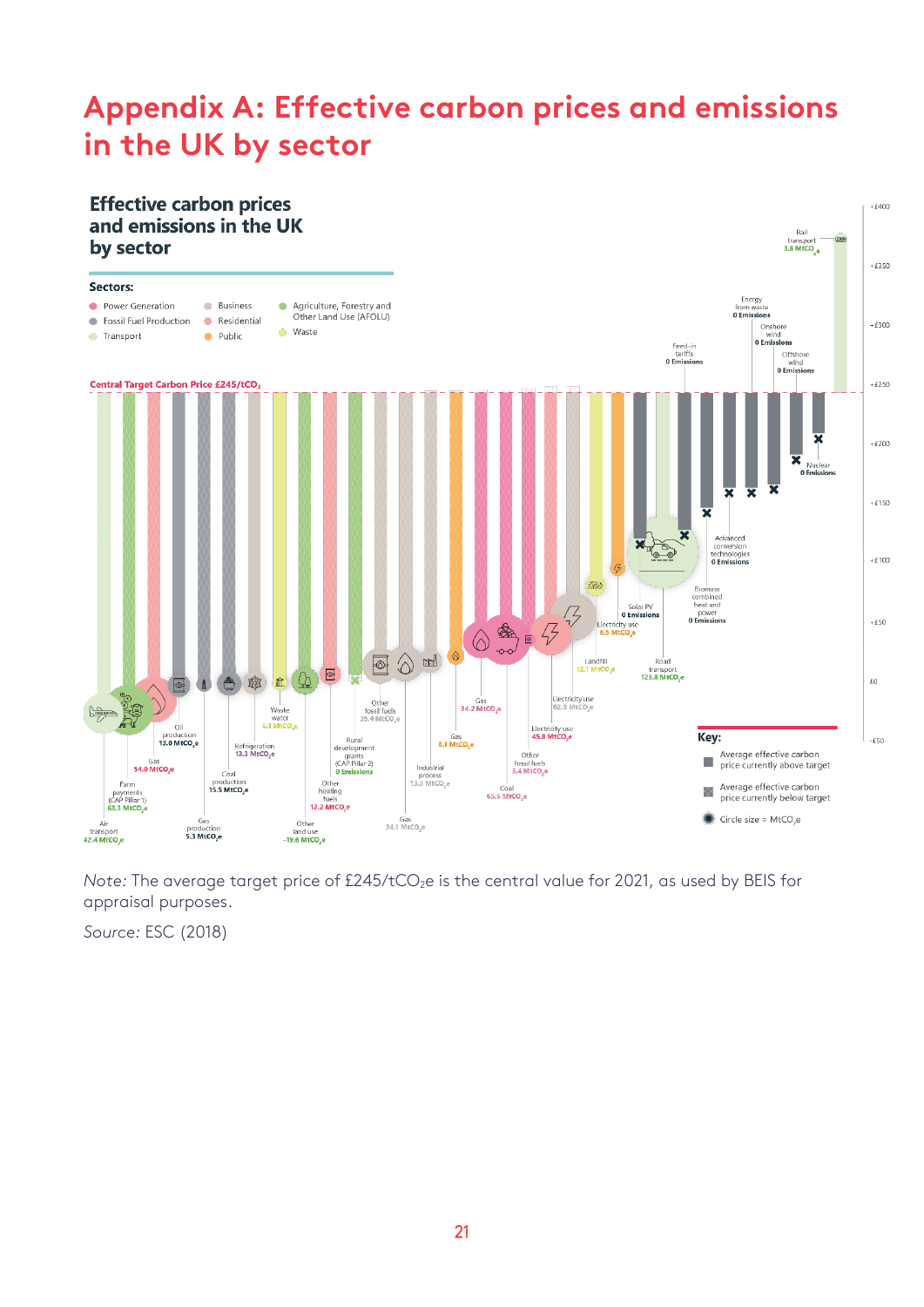# <span id="page-24-0"></span>**Appendix B: Participants at the sector roundtables**

*All the roundtables took place virtually on 27 January 2022.*

### **Heat and buildings**

Chair: Guy Newey, Energy Systems Catapult Adam Bell, Stonehaven Alex Chapman, New Economics Foundation Bean Beanland, Heat Pump Federation Bianca De Farias Letti, Climate Change Committee Bridget Beals, KPMG LLP Calum Boyd, HM Treasury Caroline Bragg, Association for Decentralised Energy David Ellen, BEIS Ed Wingfield, BEIS George Day, Energy Systems Catapult Henry Dieudonne-Demaria, BEIS Hywel Lloyd, Active Building Centre Jeff House, Baxi Joe Cooper, BEIS Jonathan Marshall, Resolution Foundation Malini Desai, BEIS Megan Heap, Welsh Government Michael Thompson, Climate Change Committee Natalie Lee, BEIS Richard Caldecourt, BEIS Richard Lowes, RAP Ross Loveridge, Scottish Government Roz Bulleid, Green Alliance Sam Hollister, OVO Stuart Evans, Vivid Economics Tim Lord, Phoenix Group William Edrich, Sunamp Zoe Larkin, BEIS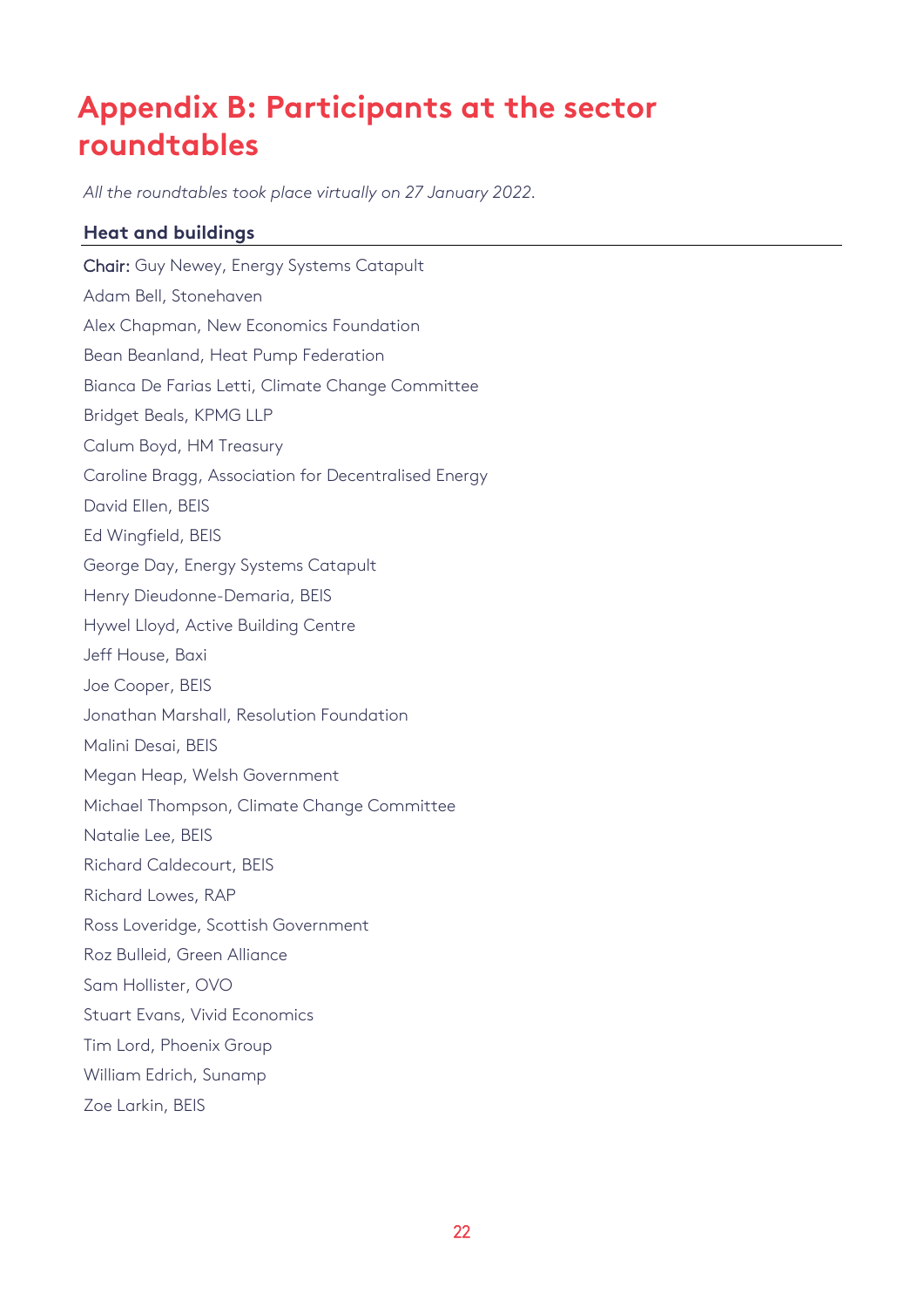### **Greenhouse gas removal techniques**

Chair: George Day, Energy Systems Catapult Ajay Gambhir, Imperial College London Andrew Baker, Scottish Forestry Caterina Brandmayr, Green Alliance Christoph Beuttler, Climeworks Conor Hickey, University of Oxford Dalia Majumder-Russell, CMS Duncan McLaren, Lancaster Environment Centre Helen Bray, Carbon Engineering Henry Dieudonne-Demaria, BEIS Jay Shah, BEIS Joanna Campbell, National Infrastructure Commission Joe Cooper, BEIS Karl Smyth, Drax Malini Desai, BEIS Megan Heap, Welsh Government Pat Snowdon, Scottish Forestry Robbie Duggleby, BEIS Simon Manley, The Future Forest Company Stuart Evans, Vivid Economics Ted Christie-Miller, BeZero Carbon Tom Smiles, HM Treasury Vivian Scott, Climate Change Committee Wilfried Rickels, Kiel Institute Yorukcan Erbay, Element Energy